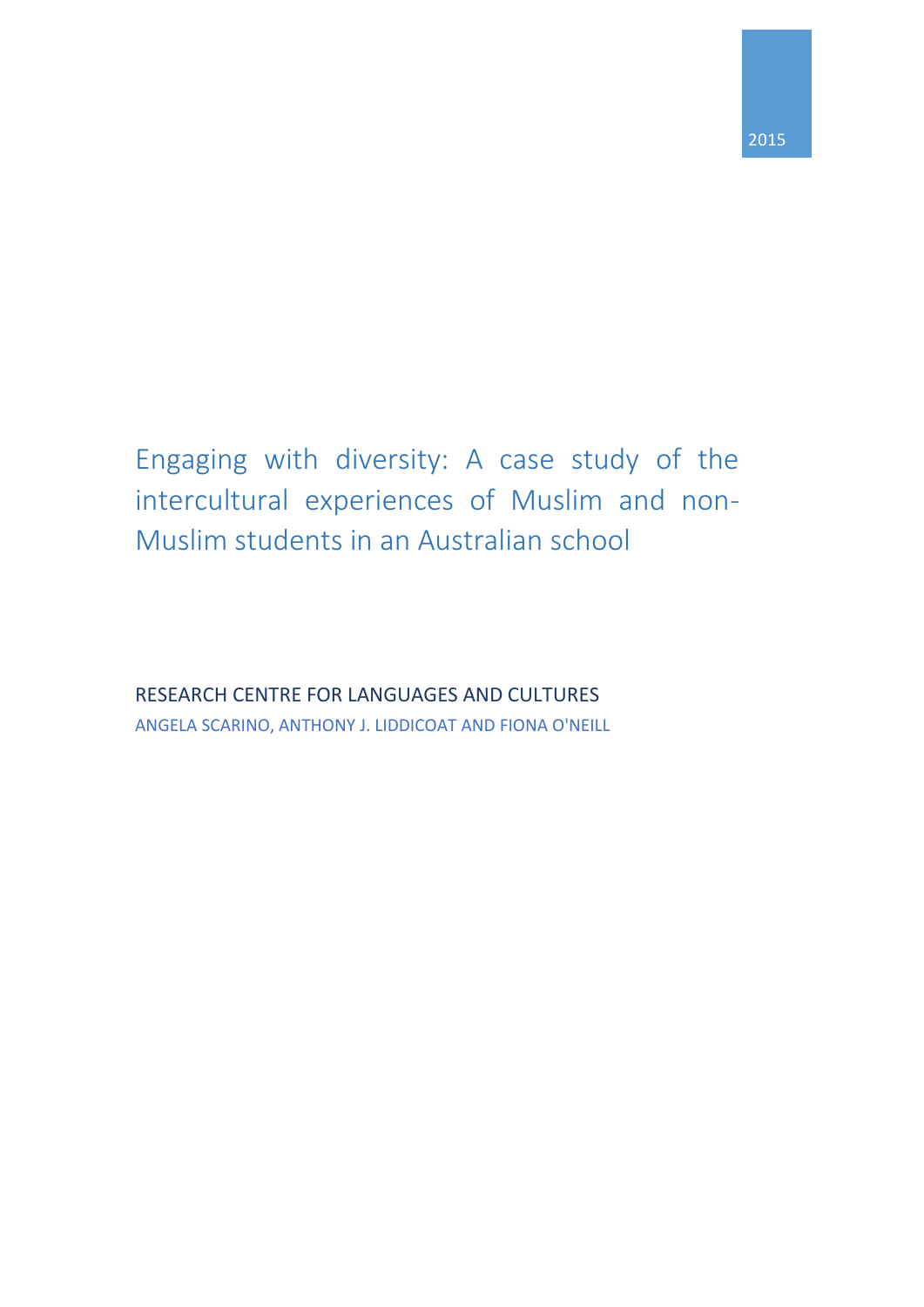

This research was funded by the University of South Australia's International Centre for Muslim and non-Muslim Understanding (MnM Centre). The Centre focuses its research and community engagement activities on the triggers for prejudice that present barriers to dialogue. The vision of the MnM Centre is to be an internationally significant research centre, devoted to understanding and transcending the divide between Muslims and non-Muslims, with a strong socio-cultural focus that fosters informed relationships between cultures and identities.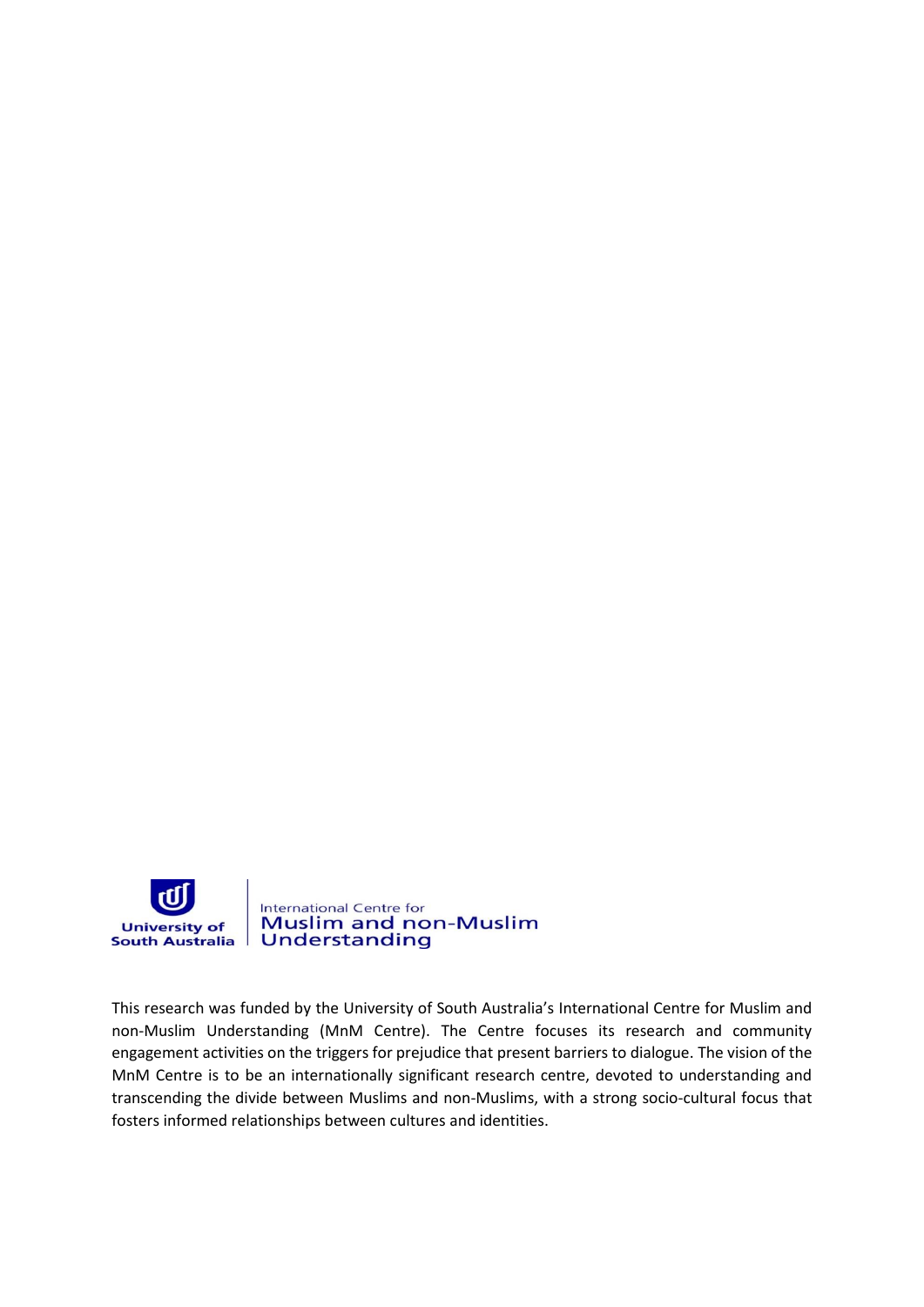## Contents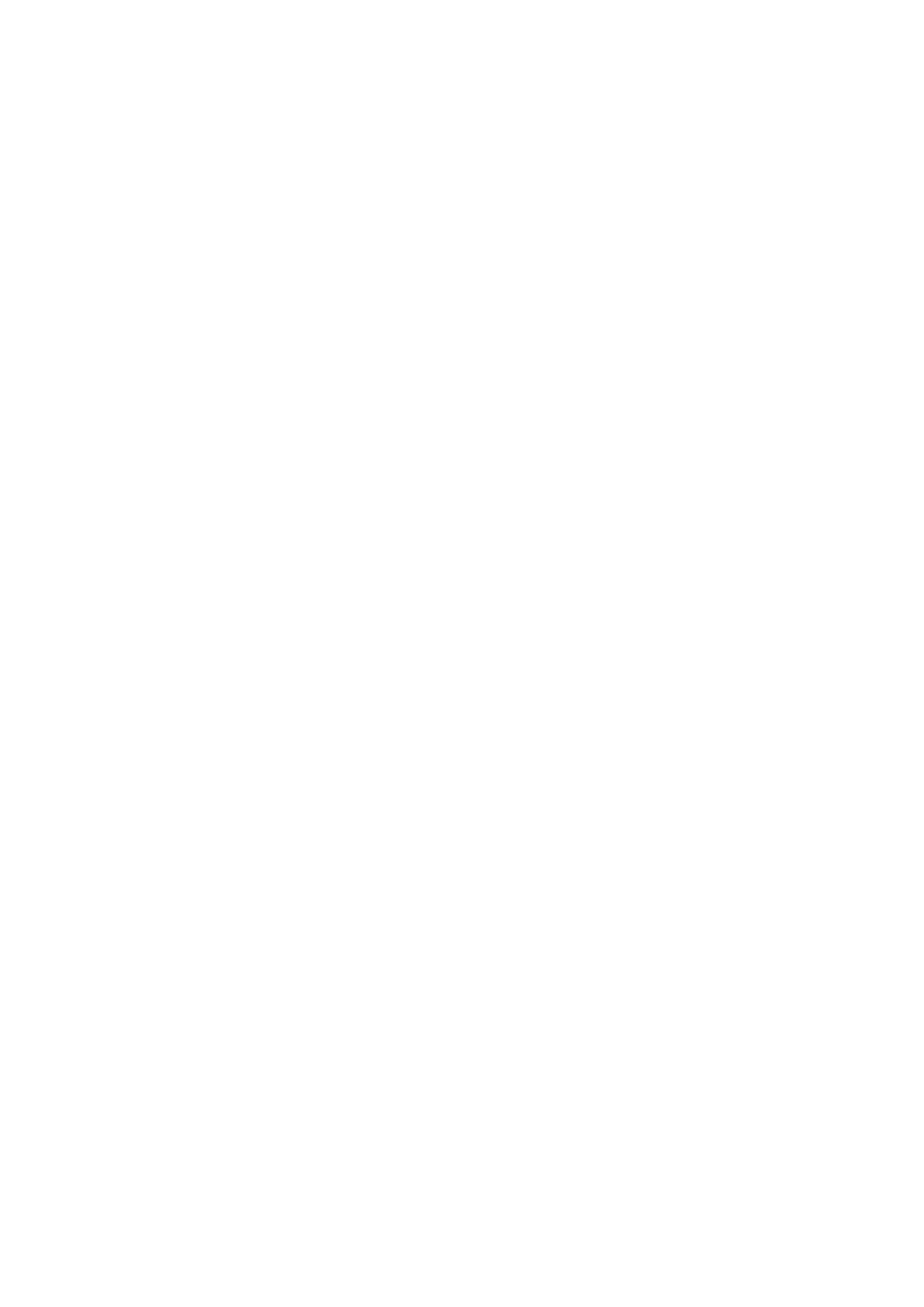#### <span id="page-4-0"></span>Introduction

Developed countries such as Australia are facing an unprecedented increase in the level of linguistic and cultural diversity due to human mobility (Vertovec, 2007), and as a result people are now increasingly being called on to interact across and between languages and cultures (Kramsch, 2011; Scollon, Scollon, & Jones, 2012). At an individual level, understanding one's self in relation to others and communicating in the context of such diversity can be consequential for how one can participate and belong (Blommaert, 2013). At a societal level, sustainable diversity involves managing tensions between cohesion and difference (Heugh, 2013) and an understanding of the complex ways in which people orient themselves in their diversity to construct multilingual, multicultural identities and negotiate their participation in society (Blommaert, 2013; Heugh, 2013; Stroud, 2003). Taking into account the multiple perspectives arising from linguistic and cultural diversity, both within and between individuals, can overcome monolingual, monocultural attitudes that maintain one language, one culture and one identity are the norm (Clyne, 2005; Gogolin, 2002).

This is relevant in the context of educational settings, where the experience of students and the broader educational community plays a significant role in developing learners' capabilities to navigate diversity and communicate interculturally (Liddicoat & Scarino, 2013). In the past decade the presence of students of Muslim faith has increased in many schools in Australia (Hassan, 2015). While some studies have highlighted the negative experiences of Muslim students in Australian educational settings (Mansouri & Trembath, 2005; Poynting & Noble, 2004), little is known about how both Muslim and non-Muslim students and the educational community reflect on and manage their experiences of interaction. This case study has explored how Muslim and non-Muslim students, school leadership, counsellors, teachers and parents reflect on, interpret and manage the experience of engagement and exchange in the context of a high school (Years 8 to 12) in South Australia.

### <span id="page-4-1"></span>**Context**

The school is a Catholic college for girls which is characterised by a high degree of linguistic, cultural and faith-based diversity, including recently, a large number of Muslim students. Located in a suburb of Adelaide which has had a significant migrant and new arrival population for some decades, the school has a history of receiving students who bring diverse languages, cultures and faiths to what was formally an Anglo-Australian Catholic educational setting. The school profiles the diversity of students' cultural backgrounds each year, and a summary for 2015 can be seen in Table 1 below.

This cultural diversity is very much evident in the school's promotional materials including the school's website, and in regular school events such as Multicultural Night, Diwali Festival and the celebration of Eid. Languages offered at the school include Chinese, Italian, Vietnamese and English as an Additional Language, with Persian offered onsite after school hours by the School of Languages. As a faith-based school, the Catholic religion is a central feature of school life, evident in promotional materials, regular school activities (Mass and Retreats) and in the school environment itself (chapel, statues and artwork). The curriculum includes Religious Education for Years 8 to 10 and Studies in Religion for Years 11 and 12 (Stage 1 and 2 SACE), with a focus on students exploring their own faith and the comparative study of world religions.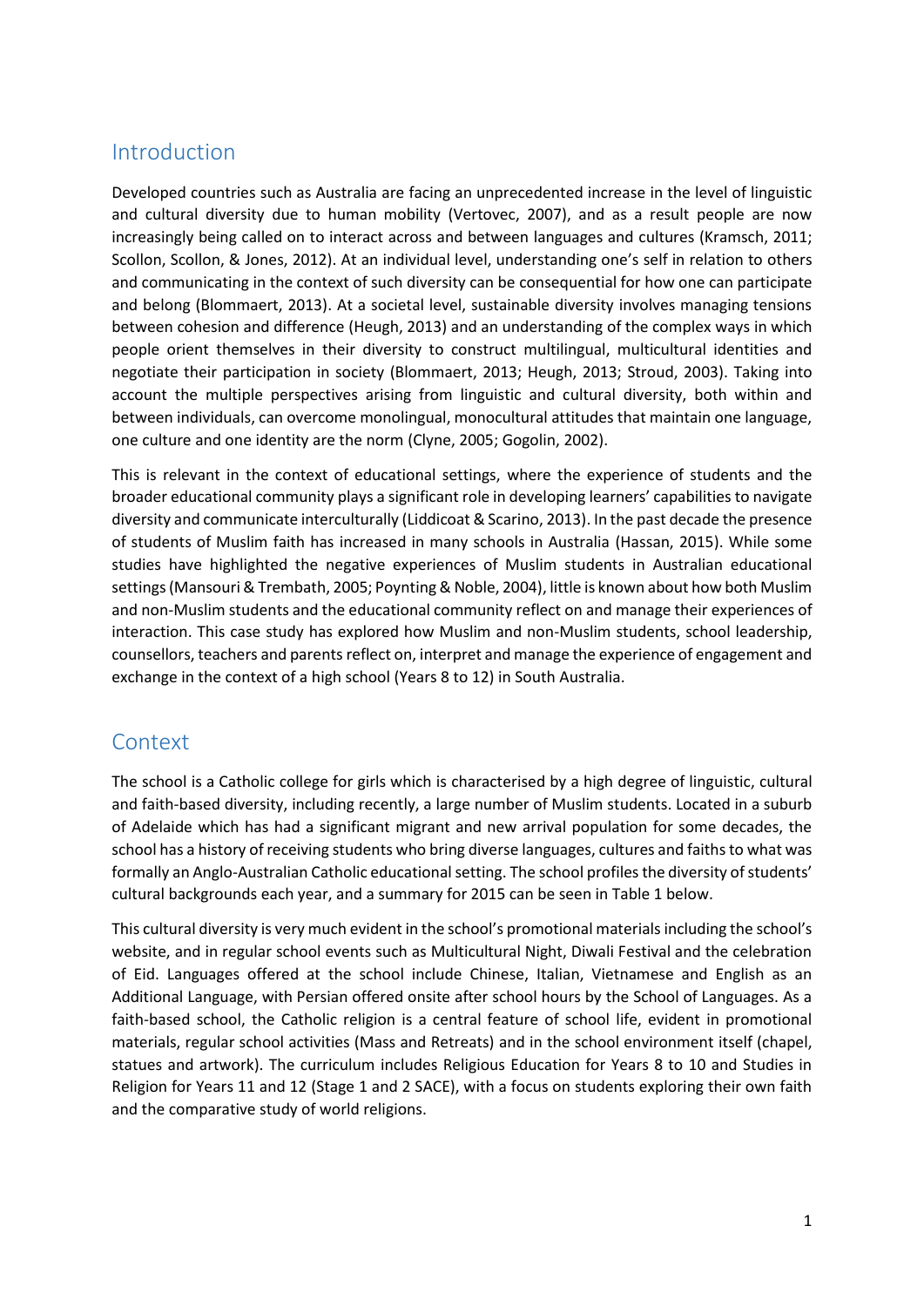| Table 1. Cultural groups present in the school |  |
|------------------------------------------------|--|
|------------------------------------------------|--|

| Cultural background    | Total          | Cultural background        | Total          |
|------------------------|----------------|----------------------------|----------------|
| Afghanistan            | 142            | Malaysia                   | 1              |
| Albania                | 1              | Malta                      | $\overline{2}$ |
| Arabic                 | $\mathbf{1}$   | Myanmar                    | 10             |
| Australia              | 141            | Netherlands                | 1              |
| Bosnia and Herzegovina | 1              | New Zealand                | 1              |
| <b>Burundi</b>         | $\mathbf{1}$   | <b>Other-South America</b> | 1              |
| Cambodia               | 10             | Pakistan                   | 1              |
| China                  | 15             | Papua New Guinea           | 1              |
| Congo                  | 5              | Philippines                | 13             |
| England                | $\overline{2}$ | Poland                     | 2              |
| Ethiopia               | $\overline{2}$ | Portugal                   | 1              |
| Greece                 | 6              | Russia                     | 1              |
| Guinea                 | 1              | Serbia                     | 2              |
| Hong Kong              | $\overline{2}$ | Sierra Leone               | 1              |
| India                  | 40             | Somalia                    | 1              |
| Iran                   | 7              | Spain                      | 1              |
| Iraq                   | 10             | Sri Lanka                  | $\overline{2}$ |
| Ireland (Republic of)  | $\mathbf{1}$   | Sudan                      | 27             |
| Italy                  | 15             | Turkey                     | 1              |
| Japan                  | 2              | <b>USA</b>                 | 1              |
| Kenya                  | $\mathbf{1}$   | Uganda                     | 1              |
| Korea (Republic of)    | 4              | Ukraine                    | 1              |
| Lebanon                | $\overline{7}$ | Viet Nam                   | 67             |
| Liberia                | 13             | Zimbabwe                   | 4              |
| <b>Total Students</b>  |                | 574                        |                |

# <span id="page-5-0"></span>Methodology

The study adopted a qualitative approach to research, which focused on the examination of phenomena in terms of the meanings people bring to them (Denzin & Lincoln, 2000). A single case study allows a close exploration of a phenomenon and attends to the detail and complexity of people's experience and the influence of social factors on their interpretation of their experience (Riessman, 2008). This approach to the design and analysis has revealed how the students and others in the school community interpret, reflect on and manage reflexively the phenomenon of diversity, and the role of languages and cultures in mediating and creating spaces for diverse ways of knowing, learning and being, and ultimately, belonging. Semi-structured focus group interviews were conducted to elicit the multiple perspectives of the participants' experience of intercultural interaction among Muslim and non-Muslim students. Each group was interviewed once for around 60 minutes. The interviews were audio recorded and fully transcribed and all information de-identified. Participation was voluntary and the study was conducted according to the ethics guidelines of the University of South Australia. The participants included eight Muslim students, eight non-Muslim students, three school leaders (including the principal), the school counsellor, fifteen teachers (including one male Muslim student support officer) and two parents.

In undertaking the study it became apparent that there was a problem with the terminology 'Muslim' and 'non-Muslim', as the school community does not understand itself in terms of a Muslim and non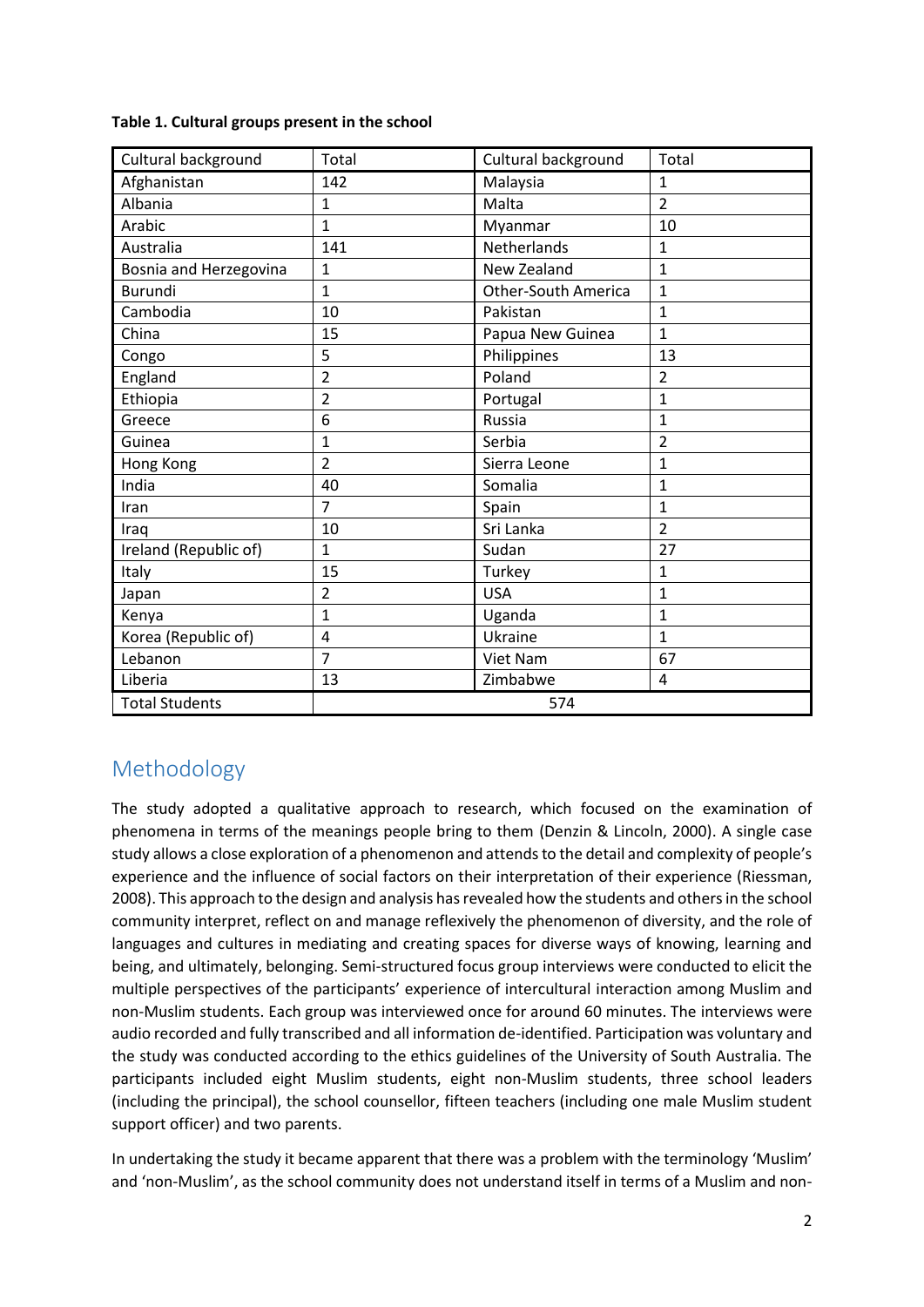Muslim distinction. For example, many of the non-Muslim student participants were from migrant and refugee backgrounds, and strongly identified with the students of Muslim background through their shared migration experience. In the interviews both teachers and students problematised this distinction as it was not how they understood themselves in relation with each other most of the time. Nevertheless, the distinction is maintained in the discussion of the case study as it was the focus of the investigation. This will be discussed further in the section on the study's findings.

## <span id="page-6-0"></span>The phenomenon – linguistic, cultural and faith-based diversity

A summary profiling the students' cultural backgrounds for 2015 reveals that out of a total of 574 students, 141 identify as Australian, while the remaining 433 students identify with 47 other backgrounds representing multiple languages and cultures (Table 1). From the school leadership's perspective there is a relatively straightforward explanation for this, as the school has a long history of linguistic, cultural and faith-based diversity due to its location in a suburb known for its significant migrant population:

So in many ways we're a geographical school that reflects our suburbs, but also the ethos of the school is one of welcome, and people certainly do say in relation to Muslim students being at a Catholic school like "What the hell?", but a Catholic school is, if nothing, a place of welcome. (School leader)

Despite this history of diversity, and decades of multicultural policy in Australia, there is an acknowledgement that adopting an ethos of welcome for students from diverse ethnic, cultural and faith backgrounds has not been without challenges. One challenge for the school has been managing the linguistic diversity of students, and in particular the English language requirements of students from migrant and new arrival backgrounds:

The best example of where it works, so one of their courses is the EAL class, where the majority of students would be Muslim background, but that's not all. So you have a lot of Asian background as well, and they just, they're united in their desire to get it right, to move forward with the language, and so it's a big strength. (School leader)

In managing the linguistic diversity amongst its students, the college offers English as an Additional Language (EAL) classes during school hours, which not only support such students in developing their English language capabilities, but also contributes, from the school leadership's perspective, to 'a culture of acceptance' within the school community.

Yet another challenge has come from attitudes both within and without the school community, generated by the visibility of an increasing number of students wearing headscarves. While perceptions of the broader community tend to lump migrants together according to ethnic, cultural or religious markers, the school community recognises that grouping people together in such a way ignores the complex nature of diversity and can contribute to misunderstandings and stereotyping (Scollon et al., 2012):

You don't talk about the 'Buddhist girls', you don't talk about the 'Hindu girls', you talk about the 'Indians' or whatever, but it's hard work not to talk about the 'Muslim girls'. (School leader)

I think it's, sometimes it might go unrecognised that we might also have diversity within the Muslim population. So I remember when I started and I think it was 2007, I had two students who wore hijab and so they were very visibly Muslim, but I also had a number of students who didn't, and one of the students who didn't, she was from an African background, after about a year of being in the same class, seeing the hijab more, she had used to wear it and then she took it off. Maybe when she came to high school, I'm not sure, and then she started wearing hijab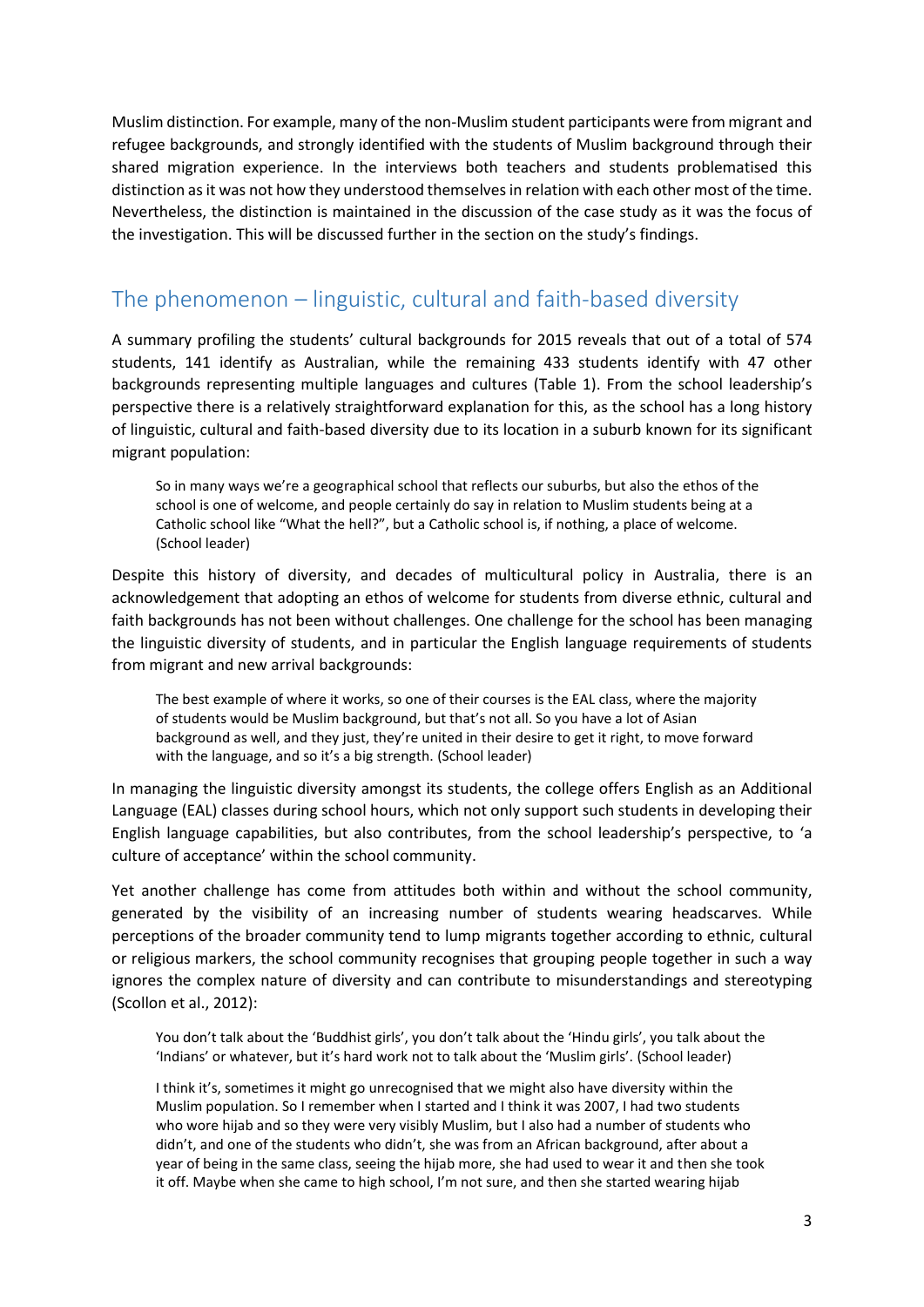again, when there were girls that she saw wearing it. But we also, the majority of our Muslim students are from Afghanistan, the majority are Shia, but we do have students who are Sunni as well, and we do have students that we might not know are Muslim because they don't wear the hijab, and they don't share the same cultural background as students from that majority group. So there's a lot of diversity in that, if you can call it a group, in that group. (Teacher)

For school leadership and teachers this diversification of diversity is important to consider, because when students are grouped together in the category 'Muslim', it makes less visible the fact that they come from linguistic, cultural and religious backgrounds as diverse as Afghanistan (142 students), Iran (7 students), Iraq (10 students) and the Middle East (1 Arabic, 7 Lebanese students), and they will therefore have quite different ways of practising their faith (Shia or Sunni), different languages and cultural practices, and different circumstances in terms of how they have come to be in Australia. From the school leadership's perspective, it is not helpful to group students together under the label 'Muslims', as it hides the complexity that this creates within the school community. For this reason, they have coined a term, 'AIIME' (students from Afghanistan, Iran, Iraq and the Middle East), to better reflect the diverse backgrounds of these students and avoid them being understood only in terms of religious differences. This alternative representation is valued by the students who self-identify as Muslim:

So we have this group of AIIME students and it's from year 8 to year 12 you have two AIIME students from each year level and what we do is we come together and we talk about how we can help the AIIME students to feel connected with the rest of the school, college, and feel like they belong here more. (Muslim student)

Here we can see that being recognised in this way is valued by the students, who do not understand themselves, and themselves in relation to others, simply on the basis of religion. On the students' part, there is a sense of being able to participate, connect and belong in diversity. For the school community more broadly, there is a sense of the value of conceptualising diversity in this way, as this excerpt from the parent focus group interview illustrates:

| Parent: | They just don't treat the girls any differently. They're all students of this college. It |
|---------|-------------------------------------------------------------------------------------------|
|         | doesn't matter what nationality they are, first and foremost they're students here.       |
| Parent: | That's it. They're here. Therefore they are.                                              |
| Parent: | So it's just a community. They're all treated the same.                                   |
| Parent: | And the community spirit is amazing.                                                      |
|         |                                                                                           |

In exploring the various perspectives regarding the phenomenon of diversity, the school community sees itself as just that, a community that conceptualises diversity as normal, at times challenging yet not problematic, positioning itself as a model of best practice in managing the complexities that the mix of multiple languages, cultures and faiths brings.

# <span id="page-7-0"></span>The role of language

Language enters into every domain of the lived experience of learning within and beyond the formal curriculum.

At the school there is an overall attentiveness to the role of language. It is manifested in the formal curriculum through the offering to all juniors, a compulsory study of English and for some students English as an Additional Language (EAL), as well as Languages electives whereby students select two from three choices: Chinese, Italian, and Vietnamese of Languages. The focus on English/EAL recognises that literacy in English is crucial for accessing, negotiating, mediating and succeeding in learning across the curriculum. The school offers EAL classes at every level, from Year 8 to Year 12. In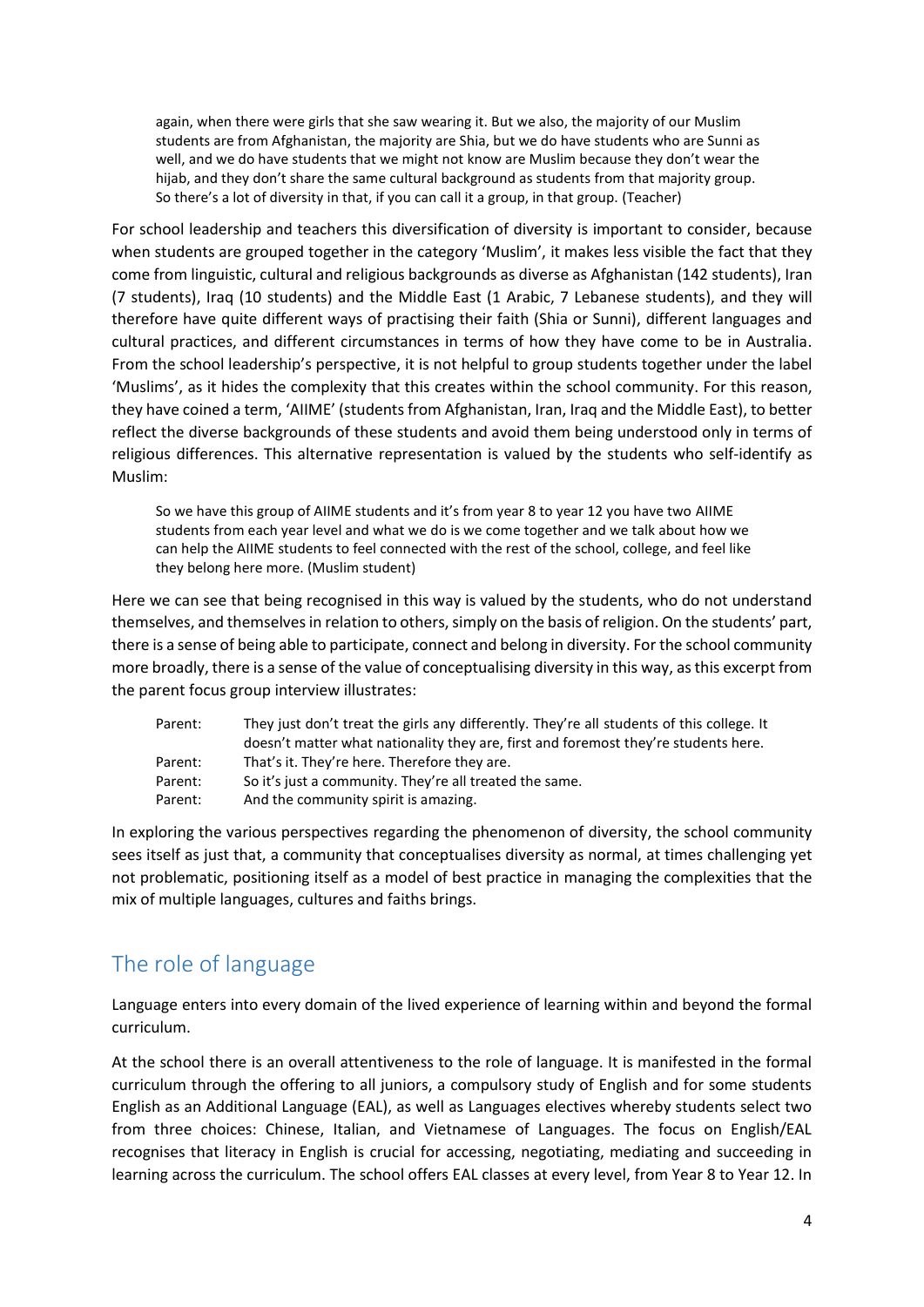2015, classes included one at Year 8, two at Years 9, 10, 11 and three at Year 12. There are 2.6 dedicated EAL teachers who also provide extensive professional learning to all staff. Languages are offered, recognising, as expressed in the school's curriculum handbook, that they "allow for new opportunities, exciting challenges and an enormous spirit of enjoyment of different languages". As such, the study of languages is strongly connected to the multicultural ethos of the school, inviting students to participate in exploring the international world and to connect with others in diversity. Although it is not indicated in the school's curriculum handbook it offers programs in Persian through the School of Languages, a school of the Department of Education and Child Development in South Australia that offers languages in various locations through out-of-hours provision, generally in one weekly session of 3 hours. It has been offering a program of Persian language at the school since 2009. The school acts as a 'centre' for the Persian program, with the class including students from the school who wish to maintain their home language, as well as students from other mainstream schools. In 2015, for example, students come to the program from twelve different schools. In this way the school is able to provide for the plurality of languages represented in the community of the school. The pattern of languages provision appears to mirror historical patterns of migration to South Australia.

The attentiveness to language is manifested in a number of ways beyond the curriculum. An Afghani Persian-speaking Shia Muslim "school support officer" has been appointed to work in the school. He initiated the AIIME (Afghani, Iraqi, Iranian, Middle Eastern) group which was created to meet the needs of the Muslim students by providing a space for them to meet to negotiate their participation and contribution to the school and to provide mutual support to each other. The teachers appreciate the value of both the school support officer and the AIIME group. At the same time, they recognise the immense linguistic and cultural diversity within the group and the need for them to learn to work with this linguistic and cultural diversity. The worker routinely provides advice to students; as one of the Muslim students stated:

… so I think it's great to have him there because some of the girls who are new arrivals… if they get into trouble or anything, it's easier for them to go to Mr J than other teachers because he would understand them more than the other teachers, like situations and everything. (Muslim student)

The Muslim students appreciate the fact that he understands their culture, including religion (i.e. "situations and everything") which means that they do not have to give explanations about their context or behaviour, as they might need to do for other teachers. He also advises the teachers who appreciate his information about religious observances. They often seek his advice on how to respond to particular questions or needs on the part of students. He also plays a mediating role with parents, often through one-on-one conversations, face-to-face or by telephone.

Translation is a major support measure in communicating with parents in particular. Originally letters and notices were translated and sent home routinely. As the school subsequently found out that not all parents could read these documents, they reframed the process, paying particular attention to wording. For example, at important events such as the subject expo, sessions are provided specifically for Afghani families. A further refinement of the translation strategy has been to send brief messages home the night before events such as parent teacher nights, with very concise wording, essentially focusing only on key words. At parent teacher nights the school previously relied on the students to translate for their parents. In more recent times, as the Principal says, they have been hiring some former students "who can translate to walk around with our families so they can hear the translations (provided by their daughters)". A great deal of attention is also paid to the scheduling of these important school events, so as to avoid potential clashes with important dates in the Muslim calendar.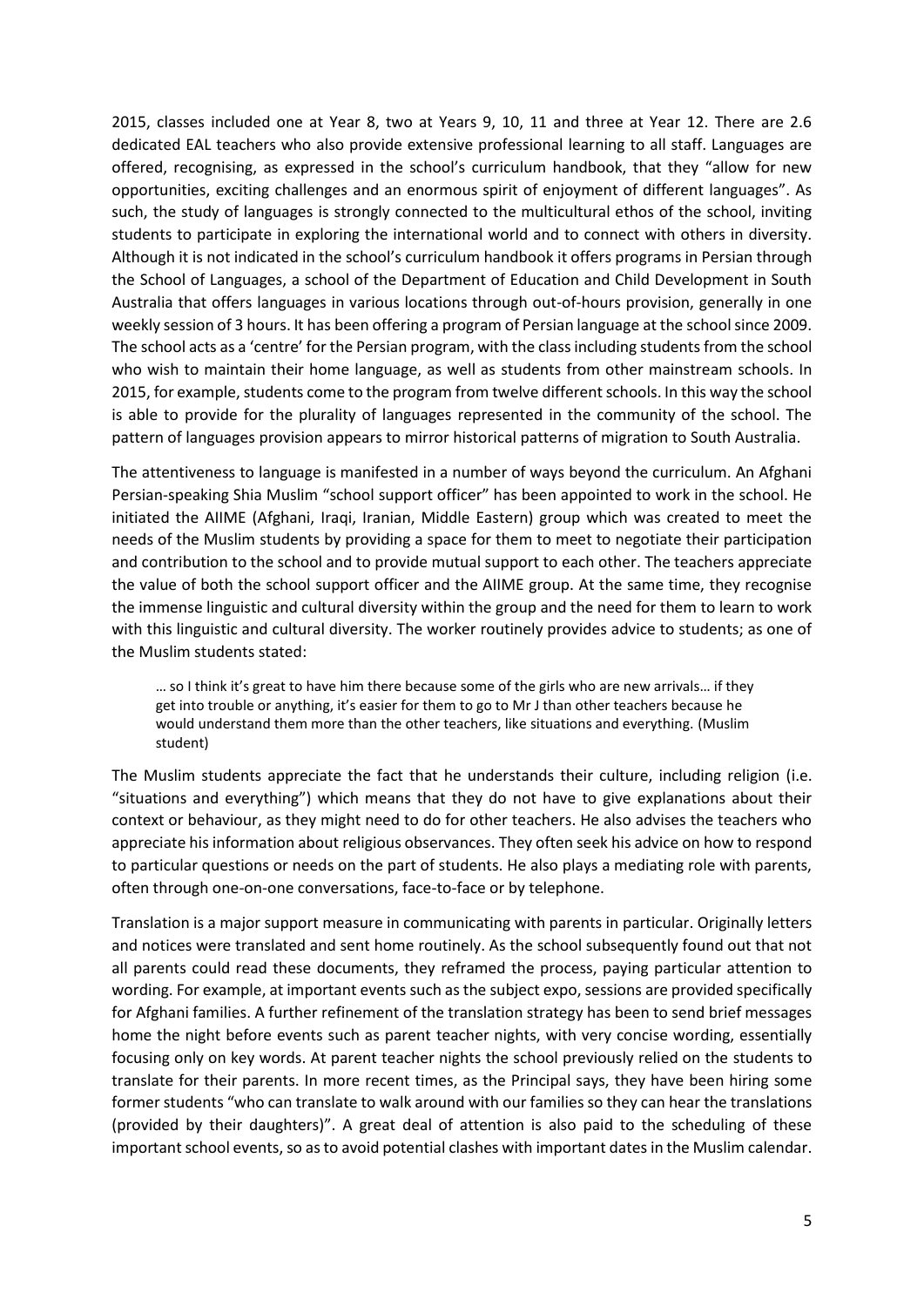All the students are developing bilingual (if not multilingual) users of languages. The Muslim students recognise their home language as a mark of their identity and that the availability at school of their home language enhances their "sense of belonging". They are acutely aware of the relationship between language and their successful participation in the life of the school. They recognise the consequences of 'limited' English.

Sometimes…. they come here from a language school where (it) is simpler than here. They have low self-esteem. (Muslim student)

They see the 'limited' English as a major problem and participate in peer tutoring, the reading challenge, homework club and other activities to support their English language development. Some students need help at regular lunchtime sessions provided at school "because they are mostly ESL and they have English problems that they need help with" (Muslim student).

Generally, the students live a dual language life – English at school and their home language at home. Persian is the majority language of the Muslim students at the school and the particular students interviewed in this case study, but it is not the home language of all the Muslim students. Although this distinction between English at school and home language at home tends to be reinforced at school it is by no means as clear cut. The Muslim students recognise that language development takes time and they are particularly aware of the language needs of new students:

When it comes to new students… they have language problems so the teachers say it's OK to explain to them in your own language for a period of time until they get used to the (English) language. So we are allowed to use it (Persian) for certain times, not always. (Muslim student)

The use of home language for explanations in the early stages of being at school is accepted but the teachers are also concerned to develop the English language capabilities of students. This account from a Muslim student, and re-iterated by the teachers, indicates that the two languages are understood as separate, and belonging to two different domains yet neither at school, nor at home is the language use of the students entirely monolingual.

The students do use their home language among themselves "at recess or lunch". This observation provides another distinction in relation to domains of use where it is acceptable to use particular languages. Inside the classroom is the domain of English language; beyond the classroom, at breaks, the students feel that it is permissible to use their home language.

The Muslim students experience great satisfaction in using their home language at school, but they are also aware of reactions:

We get that (reaction) a lot because even if someone else speaks in their own language (i.e. students from diverse linguistic and cultural groups), I'm like: Look at them. What are they saying? But that's just like, to show respect you have to speak in English when you're around them so they don't get offended that you're talking about them… (Muslim student)

The students appreciate that the use of particular languages can mark inclusion or exclusion and that in order to mark respectfulness and inclusion, they need to use English.

The Muslim students indicate that the use of their home language brings pleasure and enjoyment because whenever they use their own language they "don't feel anxious that (they) don't speak properly" (Muslim student). It is entirely natural that their home language comes into play in their regular conversations. At a particular moment during the focus group discussion with the Muslim students, in a discussion about going out with Australian students, the group began to smile and laugh. When we asked why, the students explained: "I kind of said a word in my language. I mixed it up". It was a natural and spontaneous action, to incorporate words from their bilingual repertoire, but it is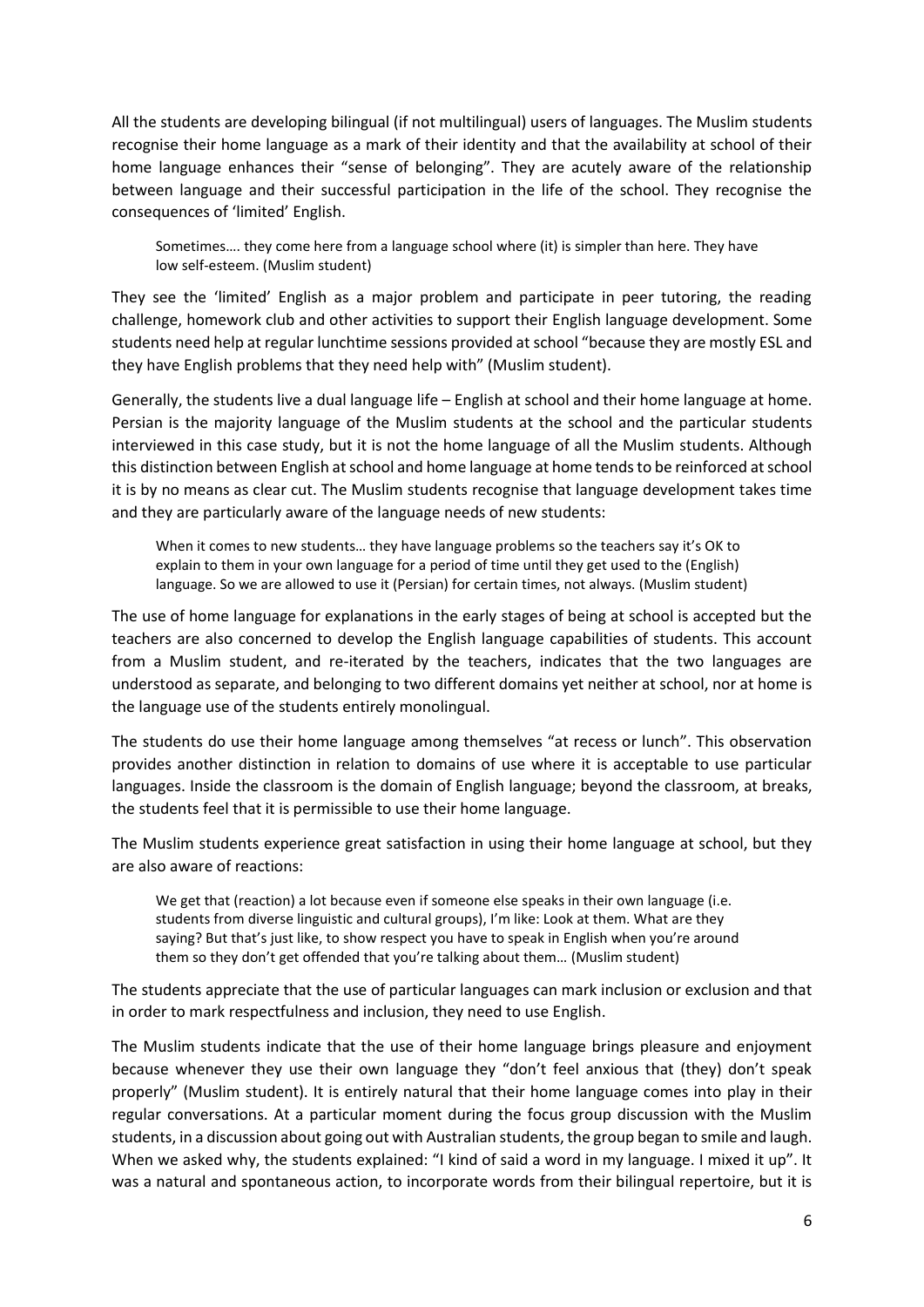seen as an act of confusion or "mix-up". This would suggest again, that the dominant understanding on the part of students and their teachers is that the two languages represent two distinct and separate worlds, rather than an integrated, linguistic resource that the students are able to and indeed do draw upon contemporaneously.

Appreciating the availability of a Persian language program in the school, the Muslim students observe that "we're lucky to have the Persian language in our school". Notwithstanding the fact that this provision is made available out of regular school hours, and that the school and the program act as a centre for a range of students from different schools, the Muslim students see it as immensely valuable. When she imagines the use of the Persian language act school, one of the students states:

So it would make me feel really good because… the teachers would let us use our language as well, they would teach in our language. (Muslim student)

The use of the personal pronoun "our" marks the sense of belonging or being 'at home' in their particular language and culture and the value that this would bring to their learning.

The non-Muslim students are themselves "all from different countries" (non-Muslim student) and recognise that they learn reciprocally from each other. They appreciate the complexities associated with the choice of language for use in particular situations. On the one hand, they comment on the challenge of learning English, recognising both the relatively rapid progress and the difficulties:

I'm actually a little bit surprised because some of the girls have only been here a year and a half, how much English they actually know… we end up trying to figure out what they're saying and help them explain. (Non-Muslim student)

For some, this empathy and willingness to make an effort to interpret meaning and support the exchange or explanation of meaning comes from their own personal experience of migration.

- Student: Because I compare myself with them, because I've been in Australia for ten years now, but I know when I first came here I was like them as well. I struggled with English, but now I know I'm far better than that. So when I interact with them, I keep that in mind, and not to let my thoughts turn bad, and try and teach them as much as I can give them, and not, you know, not try to make them feel uncomfortable while I'm doing that as well.
- Researcher: Right. Tell me a little bit more about that, not making them feel uncomfortable. Student: It's when, they feel uncomfortable when you can't understand what they're trying to give back to you. I, it's hard to explain, but when you're having that conversation, when I can't understand I try to ask them again, and they struggle to explain that back to me ... (Non-Muslim students)

On the other hand, they also comment on the use of the home language on the part of Muslim students:

- Student: Last year we had girls who had been in Australia for a long time in our class, and they didn't speak in their own languages much, whereas this year we've got girls who are more recently moved here to Australia. Like, they can't communicate with each other in any other way, I suppose they're kind of forced to speak in their own language because there's no other form of communication. To a certain extent I can understand that, but due to them communicating with themselves, they don't communicate with us. Yeah.
- Researcher: What opportunities does the school provide, or what activities, not necessarily just in lessons but after school or during lunch breaks, to create opportunities for interacting between all the diverse groups?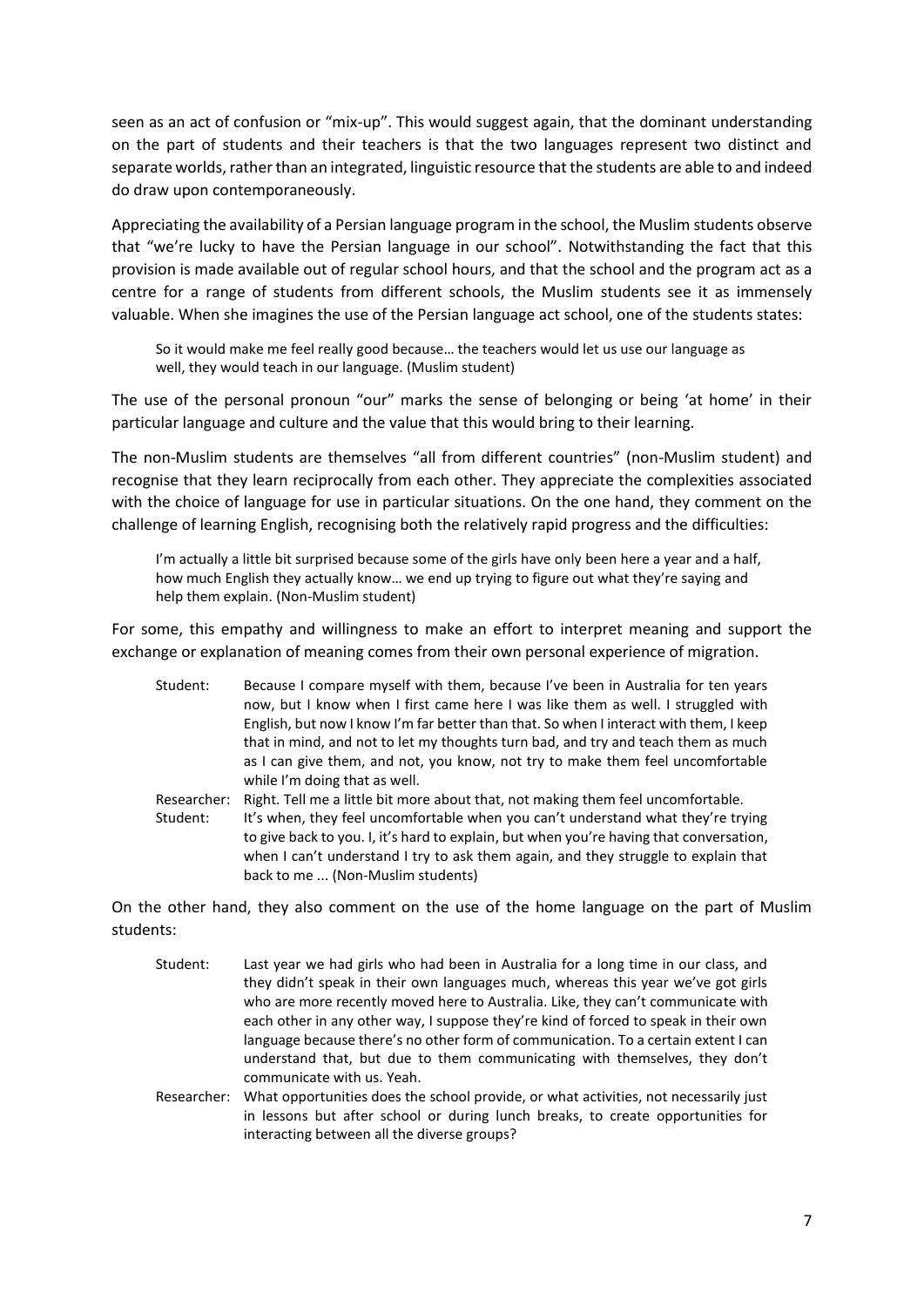Student: You actually see a lot of them in homework club and that, because they try and make the effort to be able to communicate with you and, and a lot of teachers do help them out. (Non-Muslim students)

The non-Muslim students also observe that the pattern of home language use changes over time and that the circle of interaction in English widens as the reliance on the home language at school is reduced.

Although many of the non-Muslim students are also themselves bi- or multilingual users of languages, they too appear to understand the languages as separate and not as part of an holistic repertoire for communication.

The teachers' perspectives on language are similar to those of the Muslim and non-Muslim students. They highlight the fact that the school is "a multicultural school" where 48 languages and cultures are represented. They recognise that there is a complex diversity in the school as a whole, which is, in fact, more diverse than just being comprised of Muslim and non-Muslim students.

The teachers have developed a range of ways of engaging with or managing the linguistic and cultural diversity. For example, some indicated that they differentiate lessons and tasks "so that literacy (in English) isn't going to stop them from participating" (Teacher). For others, it is a question of constantly remaining open to the individual by not making assumptions:

What we're saying is not to make assumptions… So not to make assumptions that, just because you've read a book on Islam, that applies to everybody in your class. (Teacher)

Many teachers recognise that they have had to change their own language to better connect with students. The adjustment may be linguistic, but it is also cultural and touches upon the content knowledge of the curriculum. For example:

We have, even in tourism, especially when the students were first coming to Australia, ideas like a 'caravan'. "Let's caravan around Australia". "What's a caravan?" Just not understanding that.

So even when you talk about solar panels, I think that was in business studies… and the students just had no concept or idea that you can get energy from the sun... it's just about making it more easily accessible to the students. (School leader)

This example illustrates the way in which language and culture come into play in developing students' conceptual understanding.

The teachers are aware of the literacy demands of learning across the curriculum. The Principal, for example, highlights the fact that:

You're trying to teach all these things with these huge literacy demands, and yes, you have a big percentage of the class who have just come from the School of English, so, what do we do? Professional learning, draft and draft and draft. Homework club of course. Anytime, all the time. (Principal)

She sees this as integral to the teachers' professional literacy.

The teachers also observe the use of the home language on the part of the Muslim students. A school leader summarises the situation:

... so when they're in the classroom setting we'd ask that they speak English… and the girls quite happily accept that. It's about developing their (English) language skills in both writing and how they speak… Sometimes in the yard, they will sit in a group and speak their own language. If they're generally just sitting there… we don't naysay it, but over time, they will generally speak more English. That might be a comfort thing. (School leader)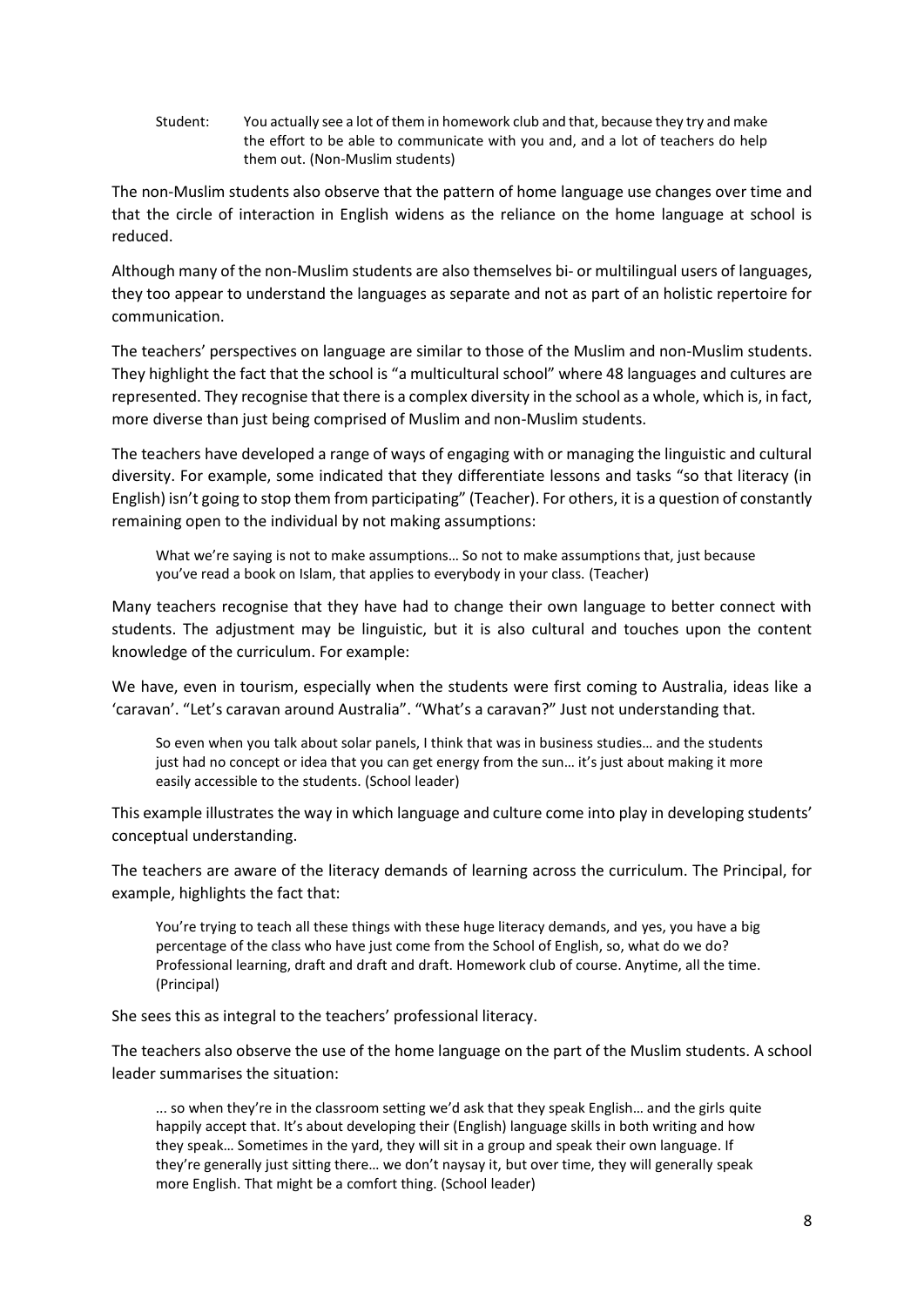From a learning point of view, the teachers recognise that students will necessarily incorporate in their writing, especially in EAL classes "the richness that they bring". In other words, they recognise the different knowledge, values and attitudinal stance that the Muslim students bring to their learning. They would like to see greater participation but recognise the role of language in enabling such participation:

I wish the Muslim girls would participate more because I know they've got a lot of wisdom, but sometimes they take a back seat because of the oral language, and let the others lead groups. (Teacher)

It is clear that all students, Muslim and non-Muslim, and the teachers are highly aware of the power and centrality of language and that they are attentive to it. It is an understanding that comes from their lived experience of the complexities of communicating, learning and teaching across diverse linguistic and cultural worlds. An extensive range of initiatives are in place, as well as an awareness about ways of attending to language, including the provision for English language/EAL and languages in the curriculum, the use of translation, and so on. What is less evident is the recognition that languages and cultures, together, mediate both learning and reciprocal relationships, and that there is a need to recognise that all the languages and cultures that the students are experiencing are enriching their social, linguistic, cultural and knowledge repertoires.

### <span id="page-12-0"></span>Mediating cultures/making spaces

The school has adopted a role of intercultural mediation in a number of different ways that work to create a space for Muslim students in a Catholic school.

In the school, the Catholic religion is highly in evidence and all students, regardless of religious affiliation are expected to participate in the public practices of Catholic religion such as daily prayer and attendance at Mass.

We have got church days and masses and everything, that's something that the parents don't know about. So some of them if they don't know they would come and ask and say that, you know when you go there they give you something. The school will explain to them that they still have to come, it's a compulsory day, but it's like if you respect the Christian religion and go to their churches, and pay a respect, go get the blessings, that's what we get in return. They would respect our religion and our beliefs I think. (Muslim student)

The participation of the students in Catholic activities is therefore presented as a requirement but also one that is understood as having a reciprocal role in promoting mutual respect. This mutual respect has been shown by the school opening spaces for Muslim students to practice their religion by providing places for daily prayer within the school.

Actually on the short days when we can't get home in time to do our prayers, so what they did is they made a prayer place in the chapel, so we can just go there and pray anytime, or we can just use the orchard, there's a prayer place there as well. So that's something that shows that they actually, you know. (Muslim student)

The provision of places for prayer filled more than a practical need for the Muslim students, but also created a sense of belonging within the school community. The school also allowed silent participation in daily prayers so that prayer become an individual action rather than the public recitation of Catholic prayer formulas.

Connecting with yourself and connecting with God. At our school it's not like you have to connect with Jesus or anything, it's connecting with your own God. (Non-Muslim student)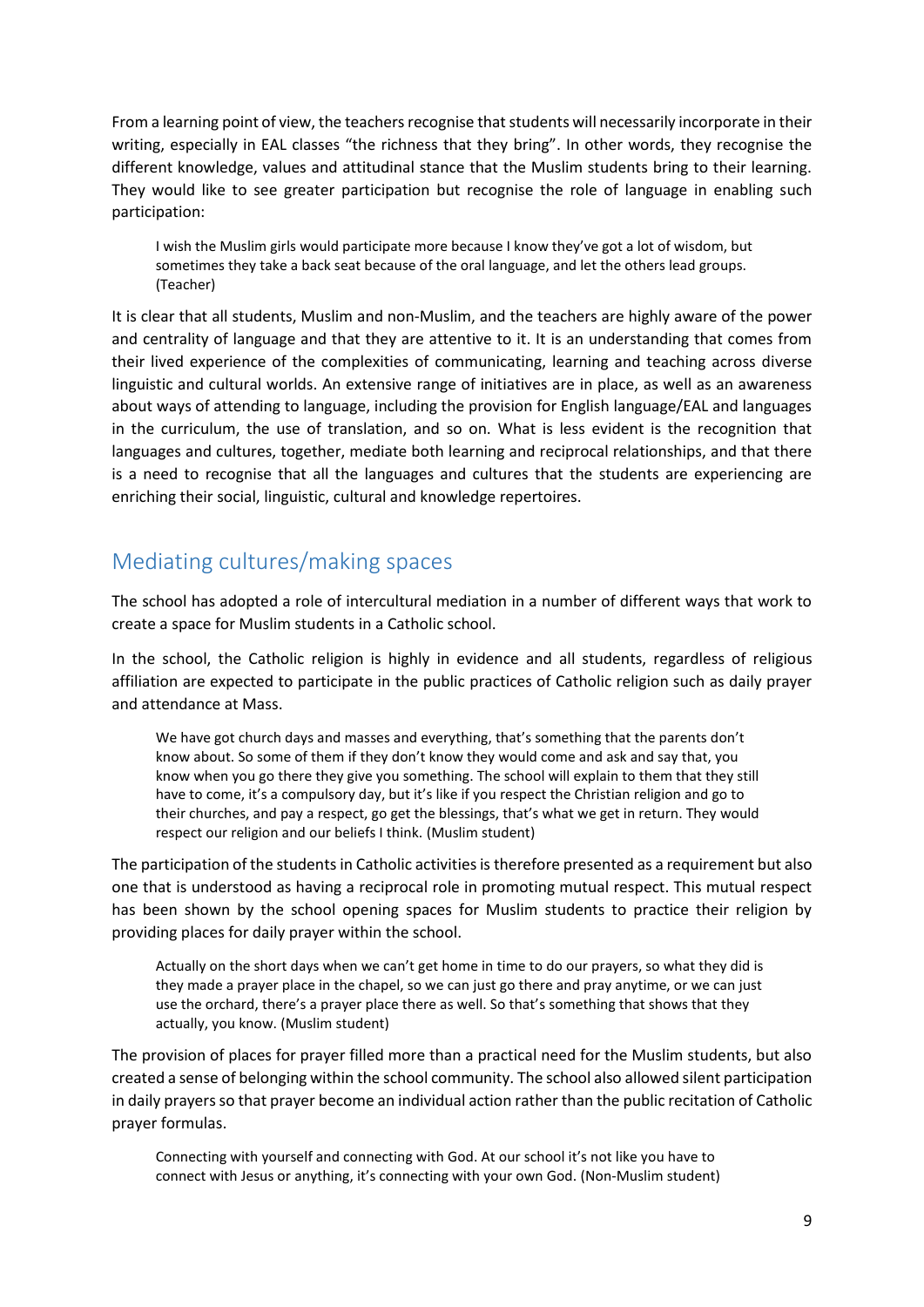This opened the possibility for prayer to be a common practice for all students rather than the religious practice of a particular faith.

Religious education is compulsory in the school and in the earlier years focuses on the Catholic faith. In these classes, however, a comparative approach is accepted and it is possible for non-Catholic students to draw parallels with their own beliefs.

- Researcher: Do you have an example, do you remember a time when that happened or an instance when you were able to have a good conversation about your religion and how you felt about that?
- Student: Mostly in religion classes. Since there are some similarities between Christian and Muslim, especially about Jesus. I know that there's differences, but I felt confident to share what I think. So I did say whatever I wanted and then people would respect my point of view. They didn't have an argument with me, like "That's not what it's about or how it goes". It's something that's really good about it. (Muslim student)

Thus, Religious Education created spaces for Muslim students to present their own religious beliefs. Classes in later years adopted a comparative religion perspective and opened space for discussion of personal religious beliefs and practices and the presentation of Islamic approaches to ethical and moral issues.

Up to year 10 you learn more about Christian, the Christian religion and everything, but once you do your senior classes that's when you have the background knowledge about Christians and you're at a mature age to absorb other information about other cultures and religions. So once you come into the senior classes you do get to do research on other religions and you can share it with the class. So they do give us the opportunity to learn about other cultures and religions. Not only Islam but Buddhism and Hinduism, we get an opportunity to learn about that. (Muslim student)

Religious Education was, therefore, a class in which students of all faiths were able to present and discuss their religious beliefs and reflected to overall religious diversity of the school, which included Hinduism, Buddhism and other religions, not just Catholicism and Islam, and so provided a space for understanding religious belief in general terms. The inclusion of space for Islam, and other religions, within Religious Education thus not only created a space in which Muslim students felt included but also played a role in mediating understanding of the Islamic religion to other students.

| Student:    | For a recent project, last term, was to explore, not just the Catholic religion, but   |
|-------------|----------------------------------------------------------------------------------------|
|             | more ancient religions and stuff.                                                      |
| Student:    | I guess they try and relate it together so they've even got, "Oh, you do that in your  |
|             | religion, well we do this", and yeah, they, we kind of show each other the differences |
|             | and similarities. Sometimes we see that we have similarities, but they're just like in |
|             | different languages and that, and it helps them understand our religion too.           |
| Researcher: | And what about you understanding their religion? Is there a sense of                   |
| Student:    | Yeah, you do understand more of their religion, you go, "Oh, that's very interesting,  |
|             | I didn't know that". You get to see  (Non-Muslim students)                             |

Religious Education therefore brought religions into contact and developed understanding of religious differences in constructive ways by identifying similarities in belief not just differences.

The school also made other accommodations to the needs of Islamic students in their teaching and learning approach. For example, the period of data collection coincided with the month of Muharram, a period of mourning for Shia Muslims, during which certain activities, such as listening to music are forbidden.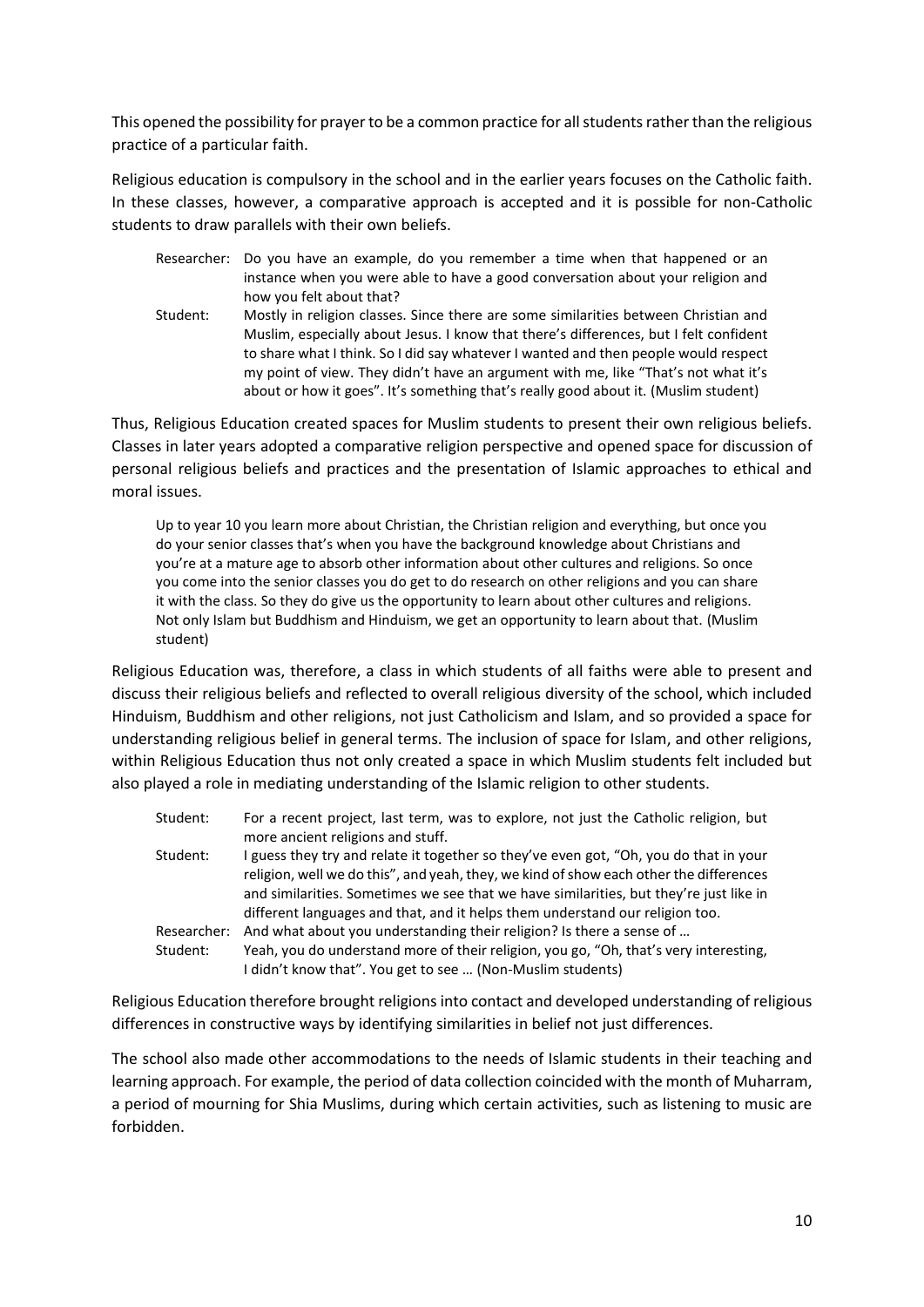| Student:    | Yeah like in music, if you're doing music during the Muharram, so if you tell the       |
|-------------|-----------------------------------------------------------------------------------------|
|             | teacher she will, instead of doing music she will give you an assignment that is        |
|             | related to music but it's a written task, so you can just easily do that.               |
| Researcher: | And do you find that the teachers, what other changes for example have some             |
|             | teachers made, obviously that's what the music teacher has done. What are some          |
|             | examples of what other teachers have done?                                              |
| Student:    | Well in dance we had to do a test, then she made it a written test.                     |
| Student:    | Once, it happened last year, that in religion we had to listen to music and analyse it, |
|             | but because it was Muharram we couldn't listen to it, that's why the teacher just       |
|             | gave us the lyrics, so we didn't have to listen to music. (Muslim students)             |

Teachers therefore responded positively to constraints that religious beliefs imposed on curriculum and developed activities for Shia students that did not require them to act against their beliefs but did allow them to continue their work in the curriculum.

The school Shia Muslim School Support Officer played a significant mediating role in developing the school's response to Islamic students. He was an advocate for the Muslim students and worked to have Islamic elements included in the school's practice largely by calling attention to particular needs and opportunities. For example, as a result of the School Support Officer's advocacy, the school had recently started to include a celebration of Eid as a whole school event.

It was great, because he came when I was in year 10, so like three years ago. So he was the one who started celebrating Eid, so he started that and then he also started the AIIME leadership group, so that's been great and really successful as well. So I think it's great to have him there because some of the girls who are new arrivals if they have any, if they get into trouble or anything, it's easier for them to go to [name] than other teachers because he would understand them more than the other teachers, like the situations and everything. So I think it's a great thing yeah. (Muslim student)

The School Support Officer therefore had a significant mediating role between the Muslim students and the school and also provided a point of contact for students with the school. He provided an important link between Persian speaking students and the school as he was able to deal with and respond to issues that the students could not, or preferred not to, communicate in English.

The school has also responded to some of the more general needs of Muslim students. It has introduced a modified school uniform that allows the students to wear veils and to cover their arms and legs so that their style of dress better conforms to Islamic ideas of modesty. The school also has adopted a practice of providing halal food for students; the canteen offers halal options and food served as school camps is halal.

For Muslim students, the inclusion of an Islamic dimension in various religious practices of the school created a sense that their religion was validated and affirmed by the school as this was central to their feelings of being included and accepted by the school, and that this acceptance was a point of distinction about the school.

I feel like we're being recognised. You know in other schools where my friends go, they don't really feel like they belong there, because here we have a prayer place where we can just go pray. (Muslim student)

Some students expressed a belief that it was because the school was a faith-based school that it understood the importance of faith for others. This meant that there was not a sense of Catholicism and Islam being in conflict as faiths but rather that an understanding of faith was the common core for the school. For non-Muslim students the inclusion of Islamic content in religious education and the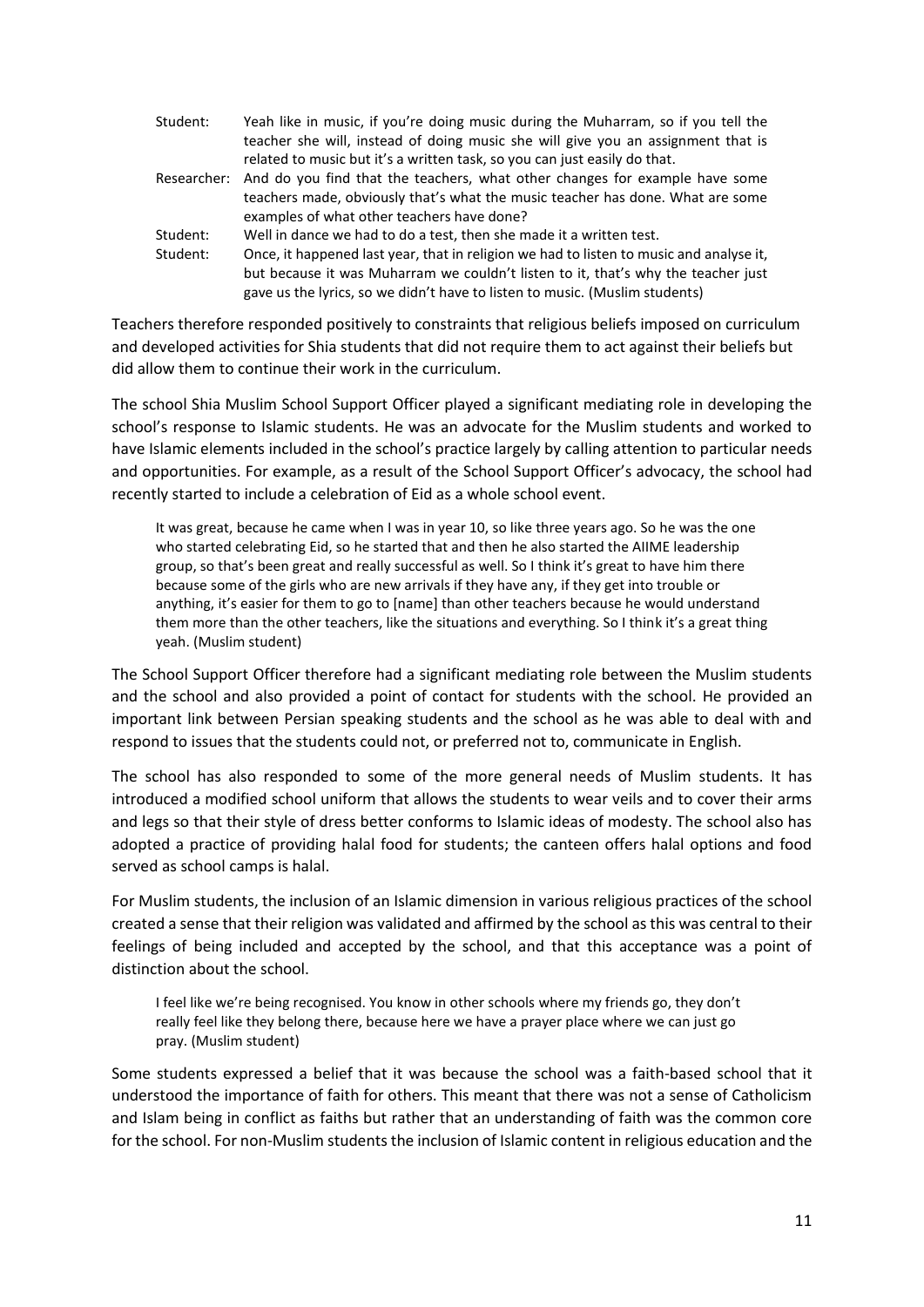celebration of Eid gave a sense of a better understanding of the Islamic religion and Islamic culture that made the religion seem less 'other'.

Yeah the Eid celebration is something really big as well. We've been doing it for three years and we've been inviting students from our school and outside school just to show, you know, how much our school is looking after us, how much they're respecting us, giving us. That's something important and unique as well, because outside our school there's no other school that has that. It's something really unique. (Muslim student)

Students from both groups commented that observable differences between Muslim and non-Muslim students, such as wearing a veil, avoiding certain activities during Muharram, become subjects for talk among students. Non-Muslim students often asked questions about these practices and Muslim students were happy to respond as they felt this was an opportunity to educate others about Islam.

In year 8 when I first came here, I did have Aussie friends who would come up to me and ask, especially in the summer, "Isn't it hot to where that scarf and those sleeves?" I did give them the right because maybe they've never seen girls with a scarf on and sleeves, covered up in summer, but I didn't feel it offensive. I would explain it to them, but if they come again and again and ask the same thing, that's when I would feel like it's offensive. But if they asked once then I would just explain it to them and they would get it. They wouldn't approach me again and ask the same question. (Muslim student)

They normally ask us if we wear the scarves at home as well and when we sleep. The other interesting question that they ask, and obviously they're curious because they ask if we always wear a scarf every time and with everyone. We give them the answer but that doesn't make us that uncomfortable (Muslim student)

The Muslim students did not perceive such questions as intrusive and saw them as the consequence of a desire to know, a feeling that was confirmed by non-Muslim students' responses. The non-Muslim students expressed an appreciation for the response of the Muslim students as it help them understand another religion and its practices.

The work done by the school to mediate cultures does not mean, however, that there were no instances of conflict between Muslim and non-Muslim students. For example, the serving of halal food at camp created a conflict when some non-Muslim students objected to having to eat halal food.

| Teacher:   | I think, when I took my year 10's on year 10 Retreat, everyone was saying all<br>wonderful and positive things which are all true and lovely, but we did have an issue<br>on year 10 retreat. I think the girls do have a long, there's still a way to come to<br>understand the Muslim culture. For example, we were serving chicken at our<br>Retreat,                                                                                                                                                                                                                                                      |
|------------|---------------------------------------------------------------------------------------------------------------------------------------------------------------------------------------------------------------------------------------------------------------------------------------------------------------------------------------------------------------------------------------------------------------------------------------------------------------------------------------------------------------------------------------------------------------------------------------------------------------|
| Teacher:   | There's always someone                                                                                                                                                                                                                                                                                                                                                                                                                                                                                                                                                                                        |
| Teacher:   | And food is a very big issue here at school                                                                                                                                                                                                                                                                                                                                                                                                                                                                                                                                                                   |
| (Laughter) |                                                                                                                                                                                                                                                                                                                                                                                                                                                                                                                                                                                                               |
| Teacher:   | And so the Anglo girls were refusing to eat the chicken because the chicken was<br>halal.                                                                                                                                                                                                                                                                                                                                                                                                                                                                                                                     |
| Teacher:   | Not all Anglo girls                                                                                                                                                                                                                                                                                                                                                                                                                                                                                                                                                                                           |
| Teacher:   | Some.                                                                                                                                                                                                                                                                                                                                                                                                                                                                                                                                                                                                         |
| Teacher:   | A very small group.                                                                                                                                                                                                                                                                                                                                                                                                                                                                                                                                                                                           |
| Teacher:   | But a small group of very vocal, strong personality and really like made a really big,<br>vocal, public issue about it. But it was a lack of understanding as to what halal is and<br>means, and they thought that this was some special chicken that had, I don't know<br>what they thought. But they really had no idea what halal means. We serve halal<br>sausages at every BBQ that we have. Halal is spoken about quite regularly here, but<br>I know my year 10's they have no idea what it means. So I think that they still do<br>have a way to come and maybe we need to discuss these things more. |
| Teacher:   | These things come from home.                                                                                                                                                                                                                                                                                                                                                                                                                                                                                                                                                                                  |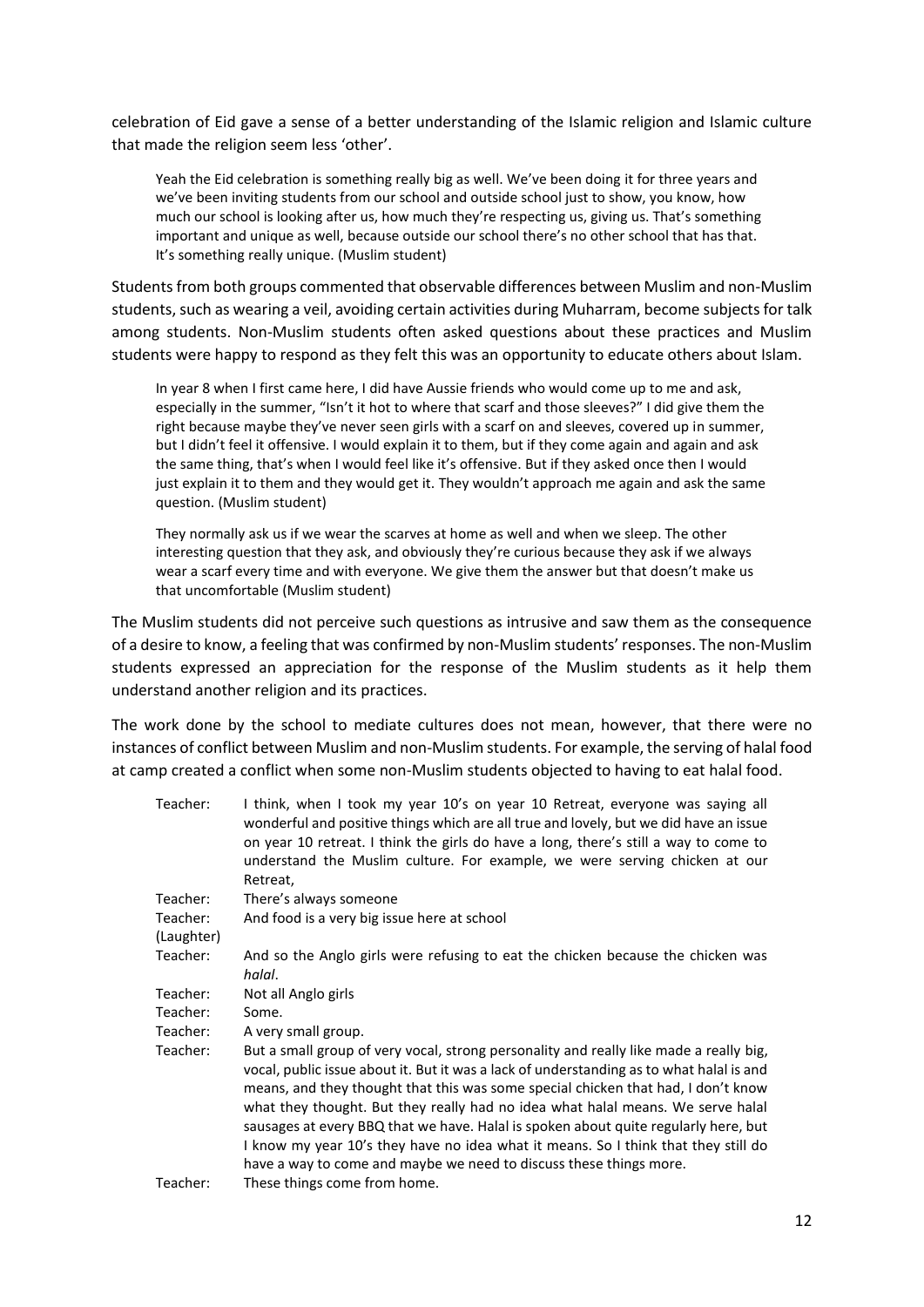Teacher: There's parental ignorance.

Both teachers and students pointed out that this conflict involved only a very small proportion of the students and that the conflict was resolved relatively quickly by the teachers but the possibility of tensions remains. It is notable that the complaint about halal food occurred at a time when there had been concern expressed by some conservative groups in the community about halal food and claims that money from halal food was used to fund terrorism and the complaint seems to be a reflection of conflicts in the wider society within the school. Such issues were integrated into the school's pedagogical response to diversity and were seen as a need to educate students about aspects of religious difference.

The mediational work of the school went beyond their approach to diversity within the school as the school provided a contact point between the Muslim and non-Muslim communities more generally. The school was the main site where Muslim students were socialised into the Australian community and were brought into contact with members of non-Muslim communities. Students reported that, although students in the earlier Year levels tended to socialise mostly within their own communities. Sometimes however, these communities are not religiously based, as one teacher noted:

You see the African girls who are Muslim and Christian hang out together because it's the common denominator that's most obvious because it's just before everything else. (Teacher)

Thus, affinities other than religion may create the common ground that enables students to form friendships with similar others. In the later Years they tended to form friendships across groups creating new social affiliations for both Muslims and non-Muslims.

Oh it's like, when you first start you will always go to the people who are similar. I would always go with a Muslim student, but once you're a bit confident, you start making more friends, because that's how I did. I have a lot of friends now, my whole year level we're close together. At the start of high school I would only go to the girls with scarves on just to be with them and get familiar with them. (Muslim student)

I myself have a lot of Muslim girls as my friends, and it's really good to share our cultural diversities, and we have a lot of celebrations here, like the Muslim girls celebrate, and we are also invited as a part of it, and I don't really see that as a barrier between us. (Non-Muslim student)

While those friendships were valued, they did bring about problems for both Muslim and non-Muslim students because of different expectations, values and practices between families.

Some of their families are strict on you can't go to their house, so we respect that, so sometimes we just hang out at school or when we have school events that make us go out of school, I guess that's when we learn more about each other when we're outside of school. (Non-Muslim student)

I guess during camps because that's when you finally, you're away from home and that's when you get to know, like we help each other, you get to learn about them. They tell you more about their culture and yeah. (Non-Muslim student)

For some students it was difficult to maintain friendships outside school time as some Muslim families were reluctant to let their children spend leisure time outside the extended family group. This meant that some Muslim students were unable to participate fully in their friendship groups. Others were able to do so within particular limits, such as having to stay in the local area, having to be home by a certain time, etc.

Student: Well I guess if it's still close to the school or their house and still in the same kind of area where they live, it's OK, but when you step out into somewhere further, or into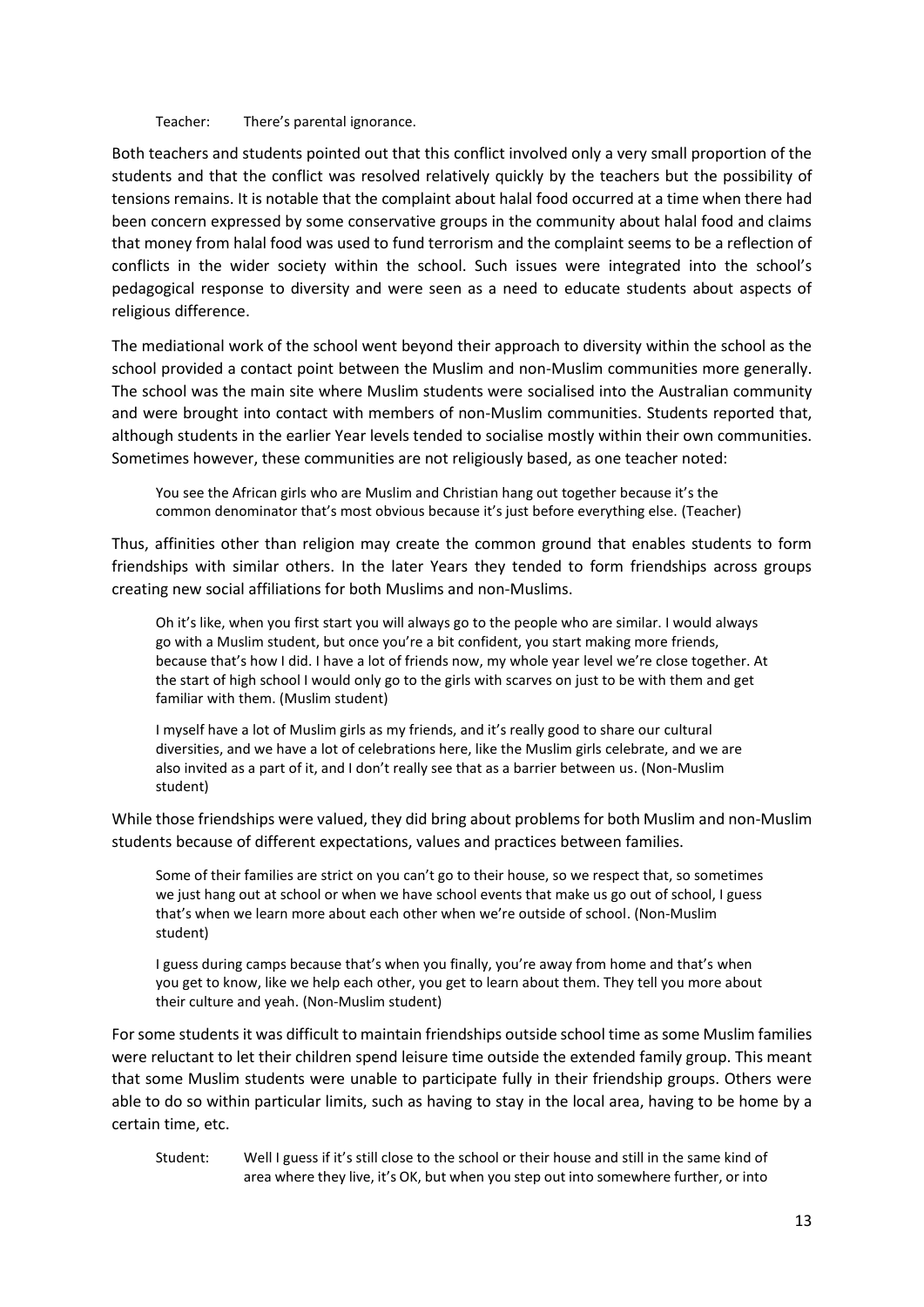|             | like town or something, where there's big situations with lots of people, yeah it's<br>not usually, they won't tend to come to those kind of places.                                                                                                                                                                                                     |
|-------------|----------------------------------------------------------------------------------------------------------------------------------------------------------------------------------------------------------------------------------------------------------------------------------------------------------------------------------------------------------|
| Student:    | And I guess some of them are scared to ask, though they, if it's another Muslim girl<br>they will go "Oh yeah" or "She was my cousin so I was allowed", but if it's like<br>someone else, and they're like "No", they don't want to have to go through it with<br>their parents and know that it will still be a "No". Yeah, I guess they're too scared. |
| Researcher: | Right. And how do you react to that? Do you find that a difficult thing or a puzzling<br>thing?                                                                                                                                                                                                                                                          |
| Student:    | Because obviously my parents will not always say yes, so I guess I understand<br>because we can't all be able to do everything. You just work with what you've got, I<br>guess at school, you just use that time that you have. (Non-Muslim student)s                                                                                                    |

Where these friendship groups emerged, both Muslim and non-Muslim students felt they gained from the relationships and most were accepting of the different expectations of different families. In fact, this was largely seen as a difference between 'strict' and 'less strict' parents rather than a specifically religiously based difference.

The school also played a role in the socialisation of Muslim families as school activities provided a connection point between these families and the wider community. One practice that the school valued was its 'Multicultural night' which many Muslim students and parents attended. This event provided a significant contact between members of the diverse communities of the school. The celebration of Eid also had begun to play a role of bringing communities into contact. There were however limits for the school in the role they could play in bringing communities into relationship. The school reported that Muslim parents (and parents from other cultural groups as well) were more likely to engage with the school over matters specifically relating to education than other events. This meant that the school played a role in mediating cultural understandings of education but that its role in other forms of mediation was limited. The school reported that it was particularly difficult to engage Muslim parents in Catholic religious events.

As indicated above, Persian language classes offered by the School of Languages were valued by the students as they felt the school provided them with opportunities to connect to and develop their own languages and it was seen as a validation and respect for their existing languages. This provision of languages as an after school option did, however, situate the home languages of the students outside the school as something less central to the students' 'main' education. It was seen as something that was made available if students wanted it rather than as something central to their education. The classes also brought outsiders into the school and this could create problems for the school's students. The Muslim students saw the school as a safe place and, in an all-female environment, some students felt able to do things they would not have done in a mixed-sex environment. This idea of the school as a safe place is, however, recast when others come into the school, especially male students from the same community. In some cases, photographs of Muslim students not wearing veils or showing their arms or legs were displayed in the school in the context of displays of photos from camps, sports days, etc. Within an all-female environment, such photos are not problematic, but when the language classes brought others onto the campus, they did become so and this created problems for some Muslim women, particularly if male students reported having seen the images to the students' parents. This demonstrates some of the complexities that may result when schools are used for multiple purposes and for multiple communities.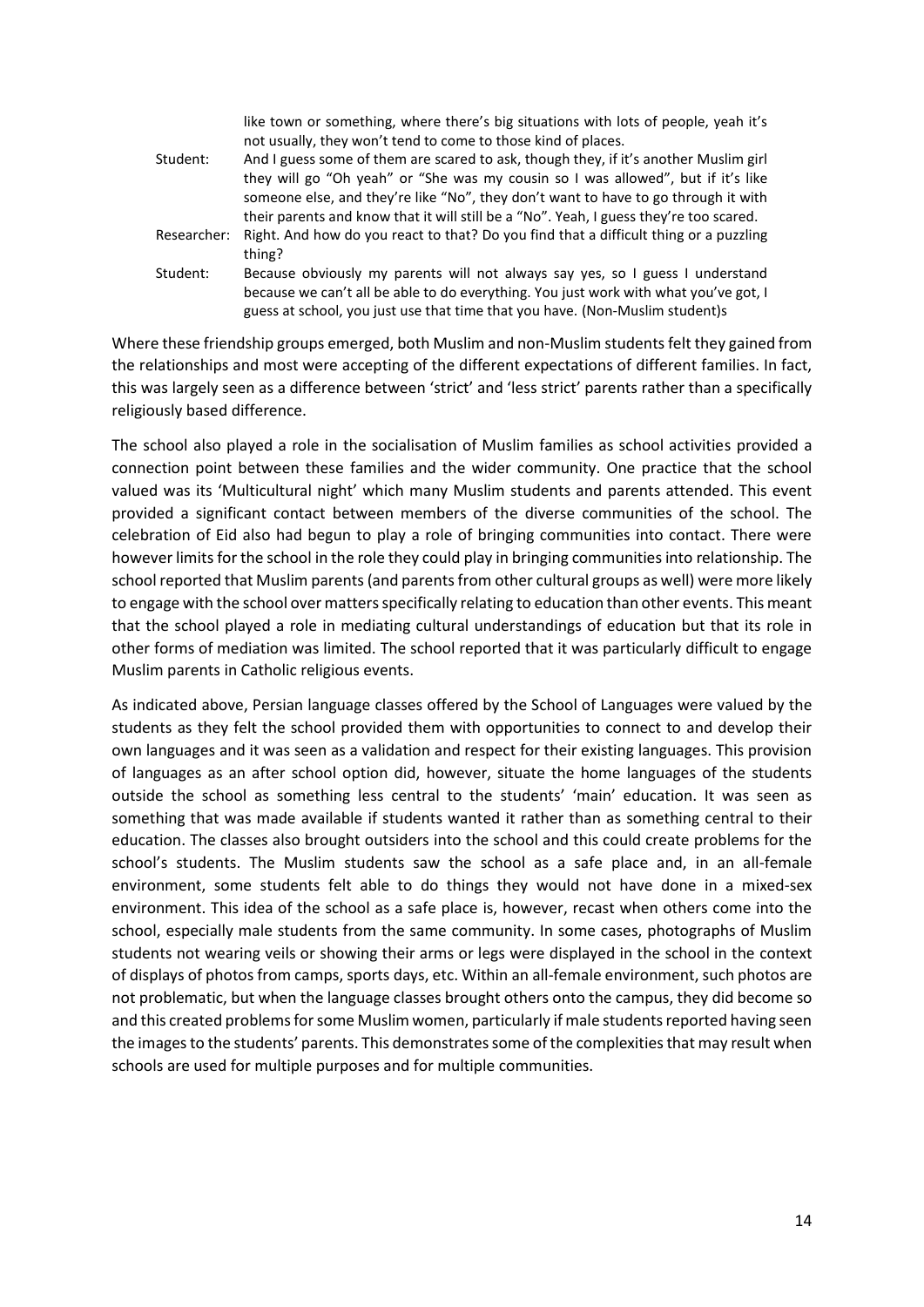## <span id="page-18-0"></span>Reflection and reflexivity

In making sense of their experience of diversity, Muslim and non-Muslim students and members of the school community reflect on their experiences of interacting with one another and manage reflexively the interplay of diverse languages, cultures and faiths. Muslim students make sense of their experience as one of transition from limited participation to full participation in the school, a process that takes time and carries with it perceptions of risk:

| Student:    | Oh it's like, when you first start you will always go to the people who are similar. I<br>would always go with a Muslim student, but once you're a bit confident, you start<br>making more friends, because that's how I did. I have a lot of friends now, my whole<br>year level we're close together. At the start of high school I would only go to the<br>girls with scarves on just to be with them and get familiar with them. |
|-------------|--------------------------------------------------------------------------------------------------------------------------------------------------------------------------------------------------------------------------------------------------------------------------------------------------------------------------------------------------------------------------------------------------------------------------------------|
| Student:    | I feel like feeling safe is really important.                                                                                                                                                                                                                                                                                                                                                                                        |
| Student:    | Feeling safe and that they belong here as well.                                                                                                                                                                                                                                                                                                                                                                                      |
| Researcher: | Why might students not feel safe in a school in Australia? Why's it important that<br>you do feel safe?                                                                                                                                                                                                                                                                                                                              |
| Student:    | In one aspect, one of them could be the change of the environment that they live<br>in. When they first come to Australia it's not that familiar to them, but all of a sudden<br>they change environment so they are not used to it. I think this can be one of the<br>areas.                                                                                                                                                        |
| Student:    | Sometimes it's because they come from a languages school where the languages<br>school is simpler than here. They can have low self-esteem.                                                                                                                                                                                                                                                                                          |
| Student:    | And there were different expectations. They think that they will have to live in a<br>different way, that's why. (Muslim students)                                                                                                                                                                                                                                                                                                   |

Their concerns about safety and the potential for marginalisation echo research findings in which Muslims in Australia report perceptions of risk to their safety, wellbeing and ability to participate on an equal footing (Haque, 2001; Hassan, 2015; Kabir, 2008a, 2008b; Woodlock, 2011). These students were all born outside of Australia, and their responses highlight the challenges of living and learning in a new environment and adapting to unfamiliar ways, including the challenge of acquiring English as an additional language. However, there are further challenges to gaining confidence and capabilities that enable them to participate in school life:

In year 8 when I first came here, I did have Aussie friends who would come up to me and ask, especially in the summer, "Isn't it hot to where that scarf and those sleeves?" I did give them the right because maybe they've never seen girls with a scarf on and sleeves, covered up in summer, but I didn't feel it offensive. I would explain it to them, but if they come again and again and ask the same thing, that's when I would feel like it's offensive. But if they asked once then I would just explain it to them and they would get it. They wouldn't approach me again and ask the same question. (Muslim student)

I don't think it's too challenging but sometimes it's difficult to share what you do when everyone else is being a Catholic, but when we go to churches, I really like how organised they are and how respectful they are, and that's what, that teaches us how to respect other religions as well and be open-minded. (Muslim student)

In reflecting on such encounters, these students must navigate a lack of knowledge surrounding their cultural and faith practices (Haque, 2001), and at times, attitudes that continue to position them outside the mainstream. They interpret and respond to such potentially negative experiences in a positive way, seeing themselves as learning to be more tolerant and open-minded. The following interview extract from an Anglo-Australian student illustrates how the phenomenon of interacting in diversity is understood from another perspective: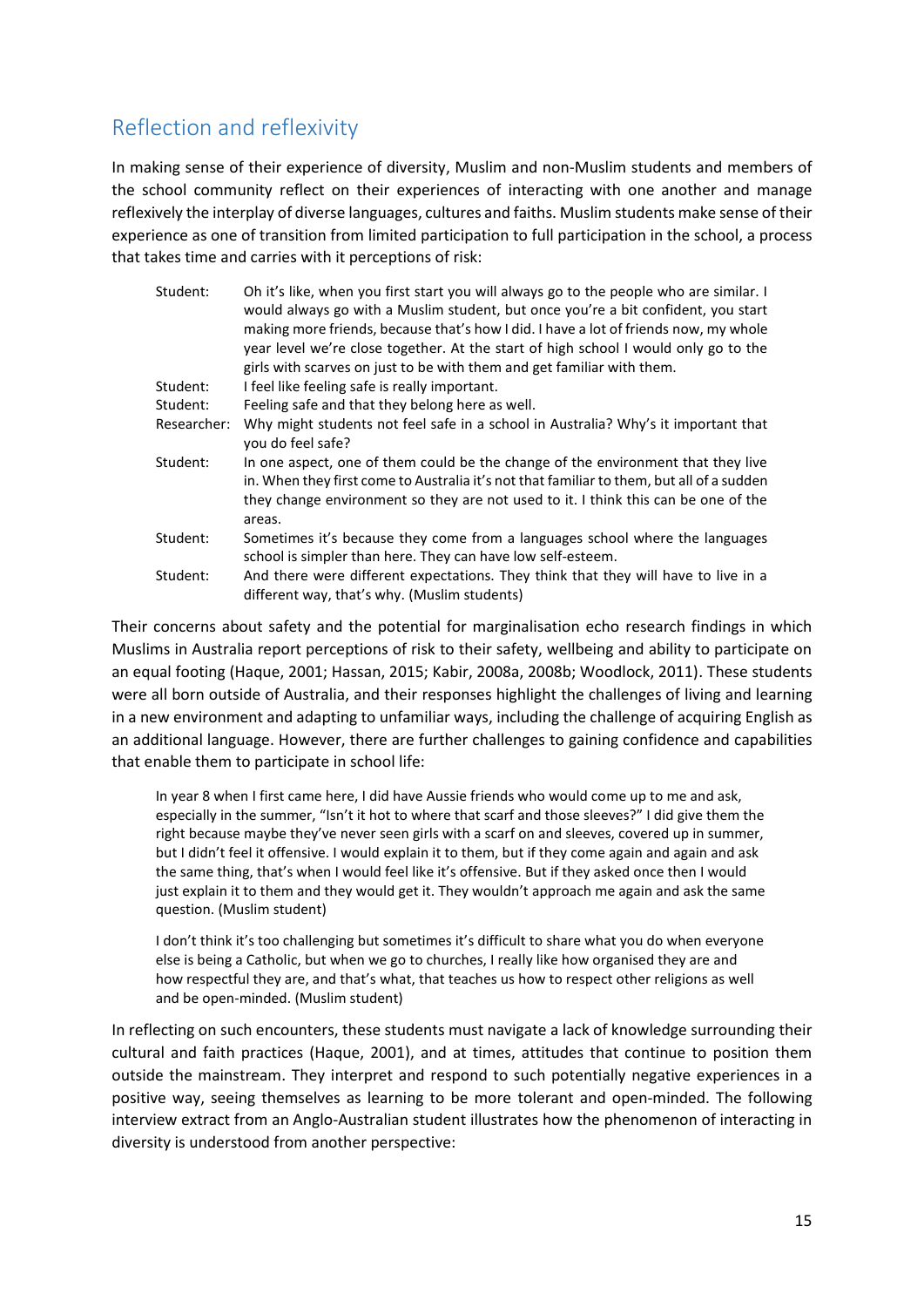Well before I actually came to this school, I had a very different view on Muslim students, because I'd never really been around them enough to know what they were *actually* like. So, I can't remember the actual picture I had in my head, because this good one has taken it over, but yeah, I remember when I got here and I saw how multicultural it was and the diverse range of people that were here, it kind of gave me a sudden shock almost, but in, kind of in a good way though. Kind of a good shock. It was a surprise at first, I needed a little bit of time to get used to it, because my old school wasn't very multicultural. We had multicultural nights and everything, but it wasn't as diverse as this school is. (Non-Muslim student)

This student reflects on her experience of adapting to diversity, also understanding it as a challenge. In this case, her presuppositions of Muslims were confronted with a different reality when she found herself interacting with them for the first time. Initially an unsettling experience, she now presents this in a good light, as it has led to a shift in her point of view.

From these different perspectives, adapting in a context of diversity is understood not simply as a matter of the minority adapting to the mainstream, but as an attitude of engagement and exchange that the whole school community are involved in (Kabir, 2008a). This involves reflexively managing a lack of knowledge about one another by creating a safe environment in which questions can be asked, and information shared. Here diversity is embraced and there is a positive take on the multicultural nature of the school that goes beyond token 'multicultural' events and popular misperceptions of new arrivals in the mainstream.

Facilitating a cohesive school environment in diversity also involves developing teachers and students' capabilities for reflection on where such misperceptions of one another might come from:

Once again we've got this broad label of Muslim, you know it's a bit like we've got this broad label of Catholics, of our students who are Catholic, how many are strongly practising Catholics whose, and we use that term Muslim and people have that huge idea about "Here's someone that's so committed to their faith" that it's extremist in some way, whereas these are girls who are Muslim in the same way that girls are Catholic. And that because they wear headscarves everyone identifies them as strongly religious, whereas they wear a headscarf the same way they wear jeans, and the same way they wear a dress. It's a piece of clothing they put on. (School leader)

So I see the Muslim girls going through the same thing I've seen the second generation Vietnamese girls, second generation Italian and Greek girls. And the greatest challenge we have is society's depiction of Islam, rather than, this is exactly what we've seen before with a traditional culture coming into a contemporary Australian secular culture and how they deal with it. (School leader)

In encouraging reflection on social discourses and media representations of Muslims, and showing an awareness of how cultural and religious practices such as head scarves can be misinterpreted (Smith, 2007), school leadership and teaching staff actively manage the tensions between cohesion and difference (Heugh, 2013), modelling an approach which encourages reflection, dialogue participation and collaboration:

And in terms of headscarves on a school day, officially our canteen does stock blue fabric for headscarves. We actually got a group of Muslim students on to that as a project. They went out and they sourced different "We like this one and we don't like this one" and "This one's good for these reasons", we got them to price it and then we ordered up the stock, so we very much, "We want you to have that". (School leader)

… you unpack it as you go. And I get, all the time, full phone calls from people from Sydney and Canberra with people worrying about whether they should have sleeves for their frocks or whether they should be tight or loose, tights, "What would you do about headscarves?"... " Just wear them!" (Laughs) So you know, just what you fall over. There'll be camps arranged and then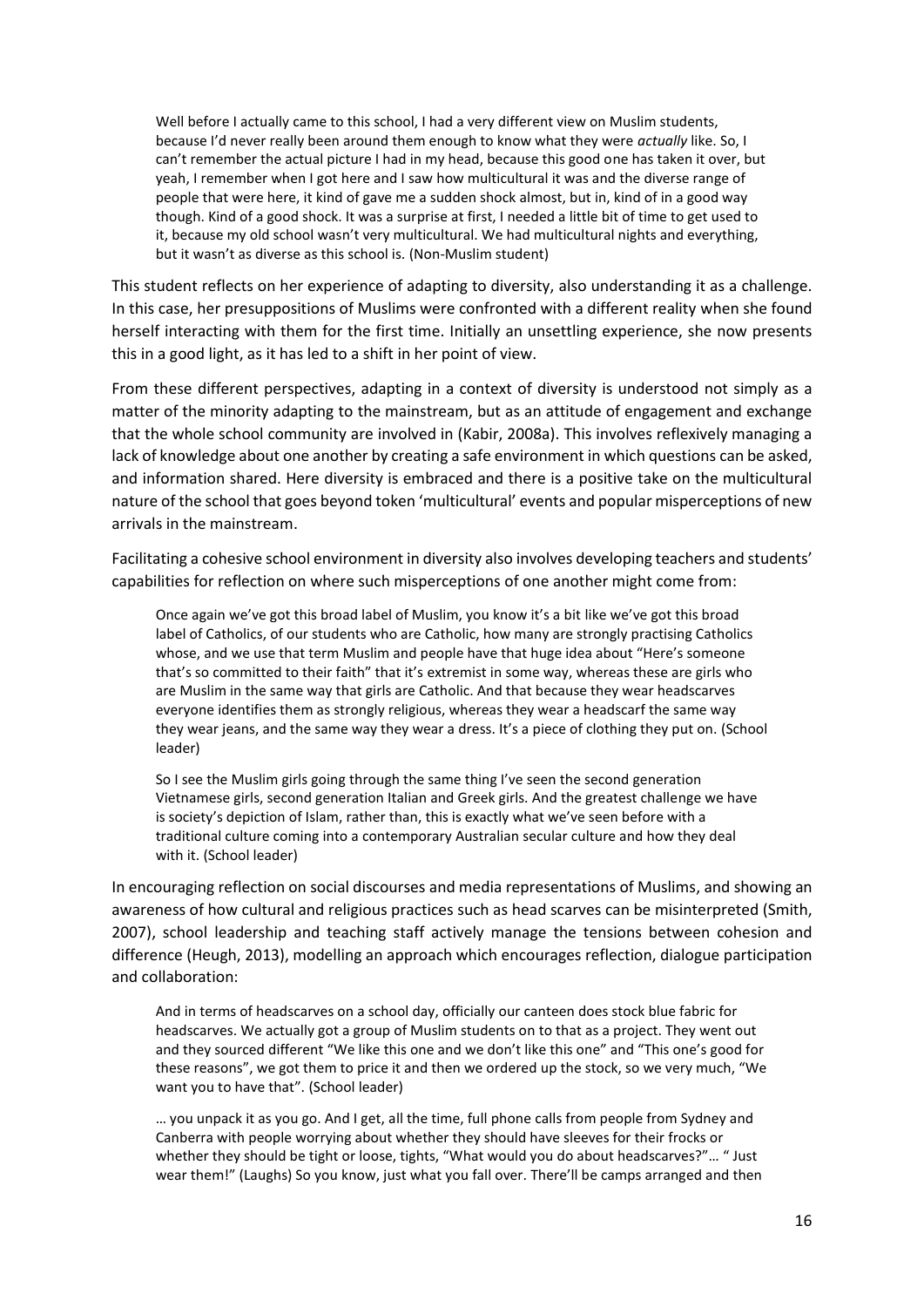you'll find they're in Ramadan, you know teachers are very good, but you may not want to ask them to cook brekky at five in the morning. So you don't put camps on during Ramadan anymore, and then you really learn to talk at interview (to parents) about camps and that they're an integral part of the year. (Principal)

From the school leadership's and teachers' perspectives, it is important to create an ongoing dialogue involving the whole school community, including parents, to work together towards mutual understanding. In doing so, managing misunderstandings, often arising from misrepresentations of Muslims in the media (Kabir, 2008a), brings both challenges and opportunities:

So an example would be the year 10 camp this year, they went off and they always cater for halal food and other food, and the chef put out a sign that said halal chicken. […] So then the non-Muslim students all went there, "I'm not Muslim, you can't make me eat halal chicken" and we went "Well it's just the same", and it was like "Oh the only reason they're halal, to get that name you need to sell, you have to buy the licence, and that fuels terrorism". So it all blew up into a massive concern, so that was the year 10 group, the year 10 pastoral care teachers looked at how we can almost debunk that myth or explain to them why things are done. Once again it was a group project, they sat down, apparently there was something like 'The Project' exploring what halal is, why it works, so we got contemporary fun TV clips. We let them watch it and explore that, and other examples in other cultures. So it's not telling off individual students, and we found it was more educating parents. So it was the parents who were more "How dare you make my child eat halal food". So it was more talking to them about how it's just chicken! So a lot of phone conversations, trying to inform our local community why things happen and how we are catering for their children, supporting their daughters as well as others. (School leader)

I was just going to say, when you were asking about the other nationalities, I teach classes and every week is a half hour on current events, *always*, and what's been interesting with what's happening this year with ISIS, and what could reflect back, is, and I was wondering "Should I bring it up?" because I was trying to be sensitive as well, and I've got a big mixture […] No, it's that we can discuss this all reasonably and I haven't heard one negative thing. And that's when we're reporting back, we should never generalise things like that, and we've got to respect everyone in this classroom. And I've done it several times and some issues and that have come up, and I was saying the other groups, they've all discussed it in a very mature way, and in different groups, lots of non-Muslim "But that's not our girls here", "It's not our girls at this school". Something over the years has come through. (Teacher)

In this way, the powerful influence of representations from the media and social discourses that conflate religious or cultural practices with political acts (Smith, 2007) or represent being Muslim and Australian as incompatible (Woodlock, 2011), are not avoided, but addressed in a collaborative and sensitive way. These examples illustrate how teachers themselves are reflecting on how to manage the tensions that arise when working in such diversity, as they simultaneously encourage students to reflect on, explore and respectfully discuss the different perspectives and representations in play. This becomes an ongoing dialogue in which teachers also involve parents and the local community as they provide them with information to encourage mutual understanding and respect.

Here 'respect' is not just talked about, but enacted in interaction with one another:

I feel like we're being recognised. You know in other schools where my friends go, they don't really feel like they belong there, because here we have a prayer place where we can just go pray, and there's always additional help for us since English is our second language. (Muslim student)

And I guess that people tend to view them in a negative way, and so when you actually interact there is more than what meets the eye. You get to learn more than how, like they come to school and share their food with you. They will teach you, and invite you to Eid festivals and that's when you actually realise it's not just people who wear a scarf and there is more to them. (Non-Muslim student)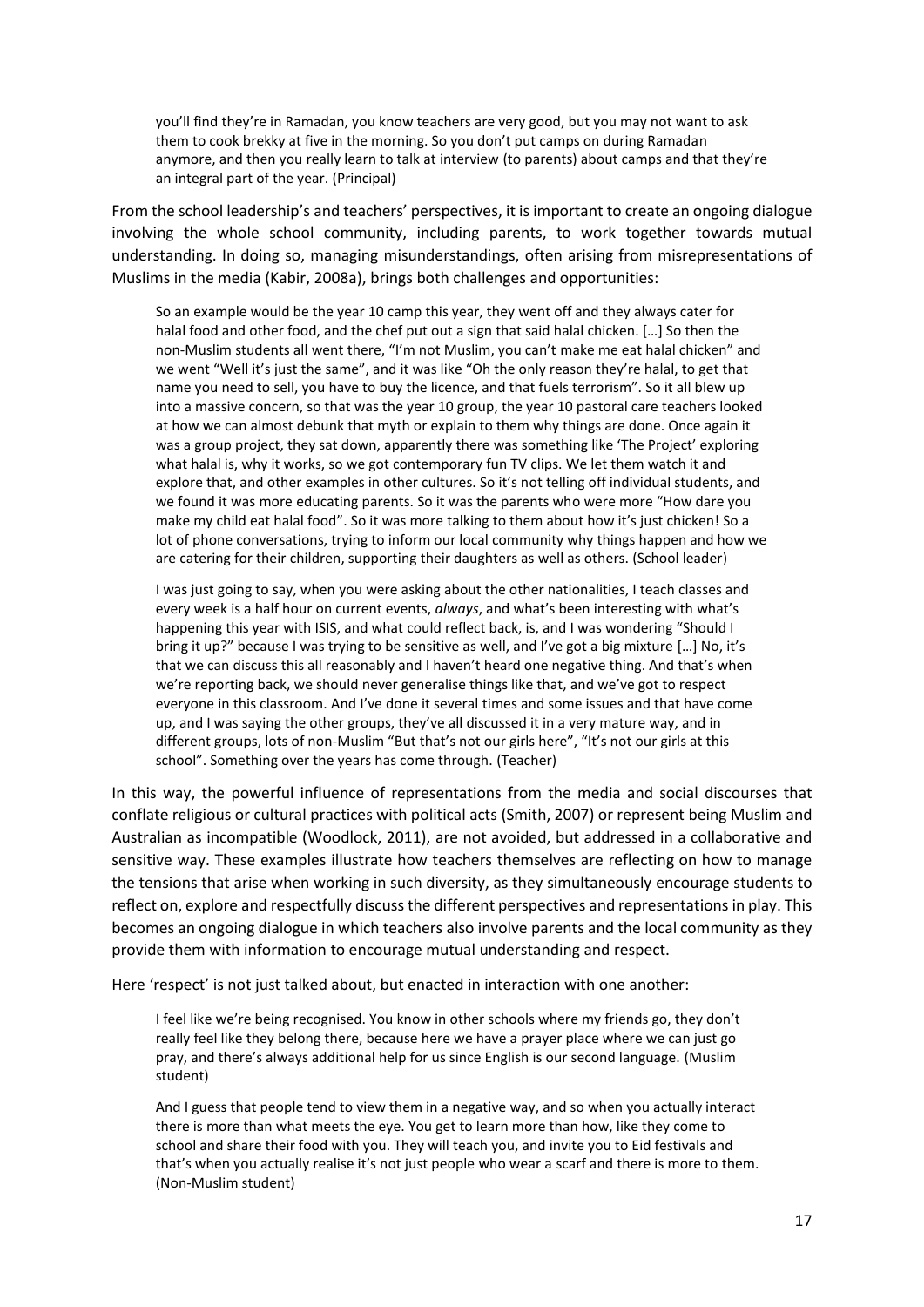From these perspectives, reflecting on and 'doing' recognition and respect is seen as more than just the co-presence of people of multiple languages, cultures and faiths. Actively supporting English as an additional language development and opportunities to participate are seen as important for developing shared understandings amongst Muslim and non-Muslim students in Australian high schools (Haque, 2001; Kabir, 2008a). Yet here 'recognition' goes further than living and learning alongside one another, but reveals a sense of reciprocity through which students have opportunities to share who they are and what they value, find common ground, develop empathy and promote a sense of acceptance:

I guess it's because, it's like how nice someone is to you. If they respect you, you respect them. For me my religion and cultural beliefs they're really important to me. If someone disrespects that it's something that, you know it makes me go further away from them. I'll just avoid that kind of people. So I guess it's because, the thing about this school is because we're a multicultural school they all respect what you believe and that's something that I really liked about it. I did make friends who would understand me more, and accept me for who I am. And that has improved a lot as the years went by. (Muslim student)

In a faith-based school it could be argued that understanding and tolerance is a natural consequence of such dialogue (Bouma & Halafoff, 2009). However, both students and staff highlight the importance of attending to the multidimensional nature of interacting in diversity:

Isn't religion just a part of who you are? It's not really, like it doesn't define you. So there are other things that define us as a person, and it's not necessarily religion, so it's not the first thing that we'd look towards. (Non-Muslim student)

We focus on individual strengths and if we use those strengths, we can all achieve anything and work together, so that's a big part of the school. We do a lot of activities that support varied cultures. We do Diwali festival, different Indian celebrations. On our school calendar you'll see the Islamic festivals are included, so we really embrace every culture so people start to realise "Oh that's why that cultural group does this, this is why that's happening" and I think it's with this understanding comes the acceptance, the reduction in fear. I think it's probably how, not really co-curricular, but just very natural for our school and how we celebrate different events, it's all focused on "We're all here together, we're all here to learn, we're this wonderful community, let's embrace that". (School leader)

These accounts highlight that while faith is very much understood as central to the school's identity and socially and culturally inclusive practices, the emphasis on education, and in particular, the individuation of education in which every student is unique, is an important way in which diversity is managed. In bringing together the different perspectives of students and the school community these reflections reveal an orientation to the multidimensional and complex nature of diversity (Blommaert, 2013). The school encourages an ongoing dialogue through an ethos of welcome, an intercultural stance and critical reflection on the influence of social and political discourses. Opportunities to interact in meaningful ways, for reflection and reciprocity are seen as integral to shaping attitudes and understandings between Muslim and non-Muslim students(Haque, 2001). In a broader social context, this is important for learning to live together sustainably in diversity beyond the classroom (Heugh, 2013).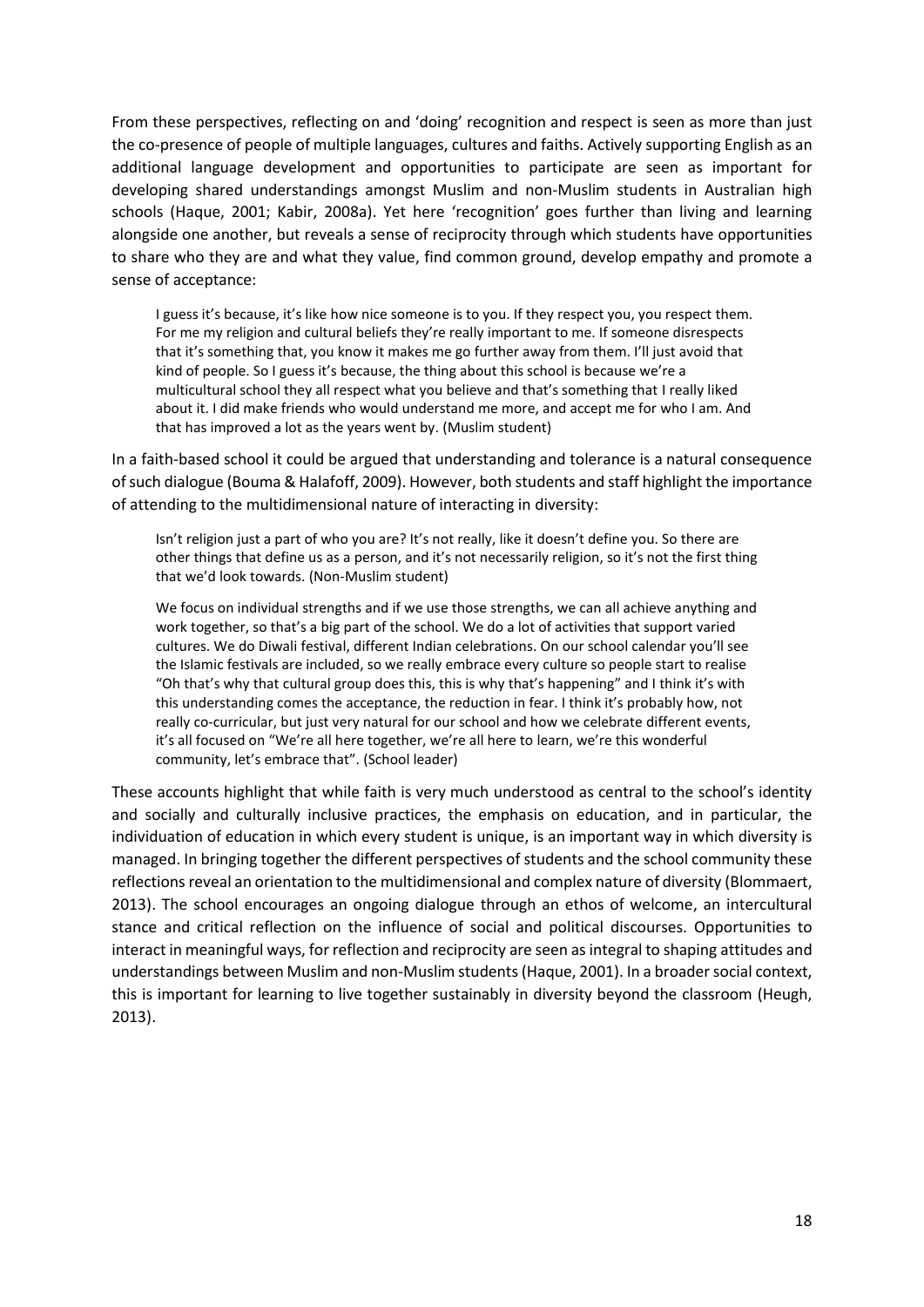### <span id="page-22-0"></span>Key findings

Finding 1: That the dichotomy between Muslim and non-Muslim is overly simplified representation of the experience linguistic and cultural diversity in the school.

This project was designed as a project to investigate an issue of Muslim-non-Muslim interaction in an Australian school. This means that there is a dichotomy between two groups at the heart of the investigation and this dichotomy is based on religion. The findings of this project suggest that such a way of conceptualising the linguistic and cultural diversity in schools oversimplifies the situation. Many of the experiences of the Muslim students at the school did not relate specifically to their identity as Muslims but rather reflected more general features of the lives of immigrant children in schools; for example, language difficulties and the need for linguistic mediation, unfamiliarity with the dominant culture, including educational culture, and finding ways of adjusting to it, differing expectations about ways of living in the home and host culture, etc. It is important, therefore, in considering the lives of Muslim students in Australia not to reify religious identities as the sole factor of significance for understanding how such lives play out.

Moreover, it is important to reconsider the dichotomisation inherent in the distinction between Muslim and non-Muslim as neither of these are homogenous categories. The Muslim students as a group carried multiple identities relating to language, ethnicity, country of origin, experiences of which religion was only one and not only or not always the most salient one. The schools designation of these students as AIIME in a sense reflects an alternative way of constructing the students' identities that is not religiously based. Moreover, the schools Muslim population is not co-extensive with the AIIME group; some Muslims for example come from Pakistan, Bosnia, Africa or South East Asia. Similarly the AIIME group itself is not necessarily Muslim as students from the region are religiously diverse. The school's community includes both Sunni and Shia Muslims, although the majority is in fact Shia, and the distinctions that exist within Islam can be significantly relevant for the students, how they perceive each other and the relationships they establish with other Muslim students. The Muslim group is also diverse in terms of students personal histories, there are distinctions between those who were born in Australia and those who were not, those who arrived as refugees and those who immigrated for other reasons, each involving corresponding differences in identity, affiliation and experiences. For the Muslim students, being Muslim is one identity that they can adopt and which becomes salient in particular contexts, but should not be essentialised as the only, or only relevant identity that they have.

The idea of a non-Muslim group is similarly problematic as it too is internally complex ranging from those who would identify as Anglo-Australians, to children of immigrant groups, especially from Europe and Asia, who may have been born in Australia but who do not identify as Anglo-Australian, to immigrants from many parts of the world, which may include the countries from which the Muslim students come. In some cases affinities between Muslim and non-Muslim students from the same country of origin, with perceived communalities of language and culture may be more salient than distinctions made on the basis of religion. There are also communalities of experience that may become relevant affinities for the students, such as the fact of immigration or of having been a refugee or having arrived by boat, which do not pattern along the religious division of Muslim and non-Muslim.

This does not mean, however, that the Muslim identities of the students are peripheral to understanding the experiences within the school or the wider society as issues of religion for these students are features of their daily lives that influence how they dress, what they eat and their expectations about the public practice of their religion. Thus, Muslim students cannot be treated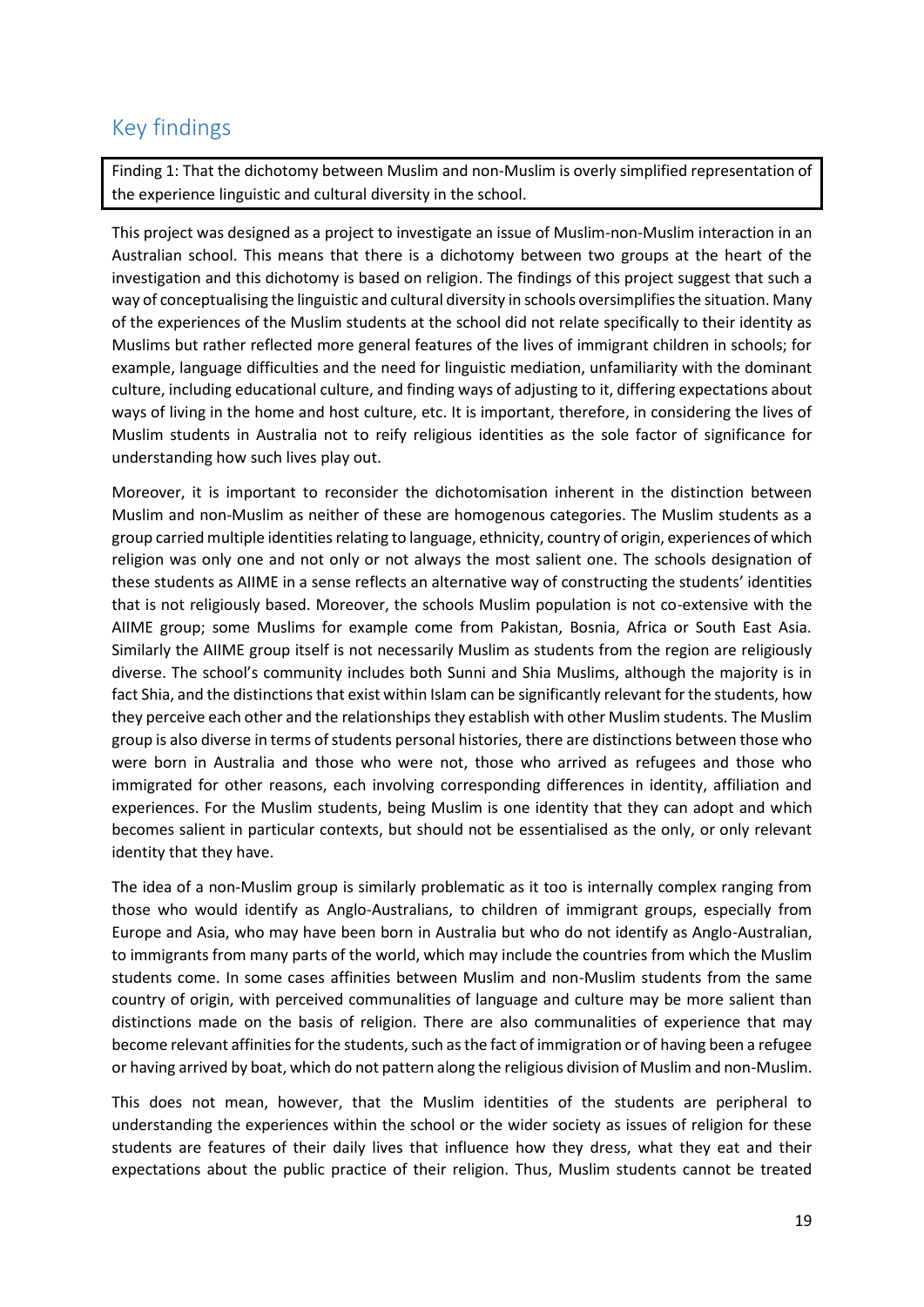simply as any other immigrant group and cannot be accommodated in the school with a purely secular approach. The communalities, the diversities and the particularities of Muslim students' experiences of life in Australia need to be taken into consideration.

Finding 2: That the faith-based nature of the school facilitates how it responds to the religious identities and needs of the students

One of the key features of the success of the school in educating Muslim students seems to have been the fact that it is a Catholic school. It would be possible for a faith-based school to be enclosed within its particular religious group and see other religions as irrelevant to its work. This however is not the case with this school, which sees its Catholicism as requiring openness to others. At the same time, the school remains a faith-based school in which religion is held to be of central importance. For this school, it is the centrality of religion that actually makes it a positive place in which to be a Muslim. As one school leader noted discussing Muslim parents' decisions to send their children to a Catholic school:

They themselves feel, like you'll say, "Why do you come to a Catholic school?" And politically there are probably some good reasons why Shia students come here than rather go to the Islamic schools, because most of the Islamic schools are Sunni run, and so there's some tensions there. Our fee policy also helps them a great deal, but it's also, one thing a student said to me once is "You can talk about God here" or "You can acknowledge God here". (School leader)

By giving value to religion, the school gave value to the particularity of the students' identities and aspirations. It is debatable to what extent such an accommodation to religious practice could happen within a secular (Zine, 2000), Australian public school. In such schools, religion is often treated as a private matter and remains in the private sphere. Such schools would be equally able to respond to the commonalities of Muslim students' immigration experiences, such as language provision, affirmation of culture, etc. but are less well able to respond to the centrality of religion as an aspect of daily life in Islam. This points to one of the most significant challenges that the arrival of significant numbers of Muslim students poses for Australian schools. With other groups of immigrants, religion has been less of a visible issue for schools as its public practice is often confined to weekends or occasional events during the calendar year and so relatively easily adaptable to the secular school. For many Muslim students this is not a viable way of understanding the public practice of religion, which is not only a daily obligation but which occurs a multiple points during the day. Responding to Muslim students in schools then involves an opening to *religion* as a part of normal public life, which does not render the religious practices of Muslims as 'other' but rather as part of the diversity of human experience.

Finding 3: That the school, the students, the program and the experience of learning and being is both multicultural and multilingual.

In many of the discussions participants invoked the reality of being 'multicultural'. This is very much in line with the discourse of multiculturalism in Australian society. What is absent from this discourse, however, is the reality that it is also at the same time *multilingual*. It is important to highlight both the multiculturality and multilinguisticality of the phenomenon because of the fundamental relationship between language and culture and because of the crucial mediating role that both language and culture play in the process of learning and in students' success in learning. Few studies in the literature on the experience of Muslim students in education have specifically addressed the multilingual nature of their social and educational experience. The present case study begins to consider this gap. Furthermore, where participants do consider language and the multiple languages that students use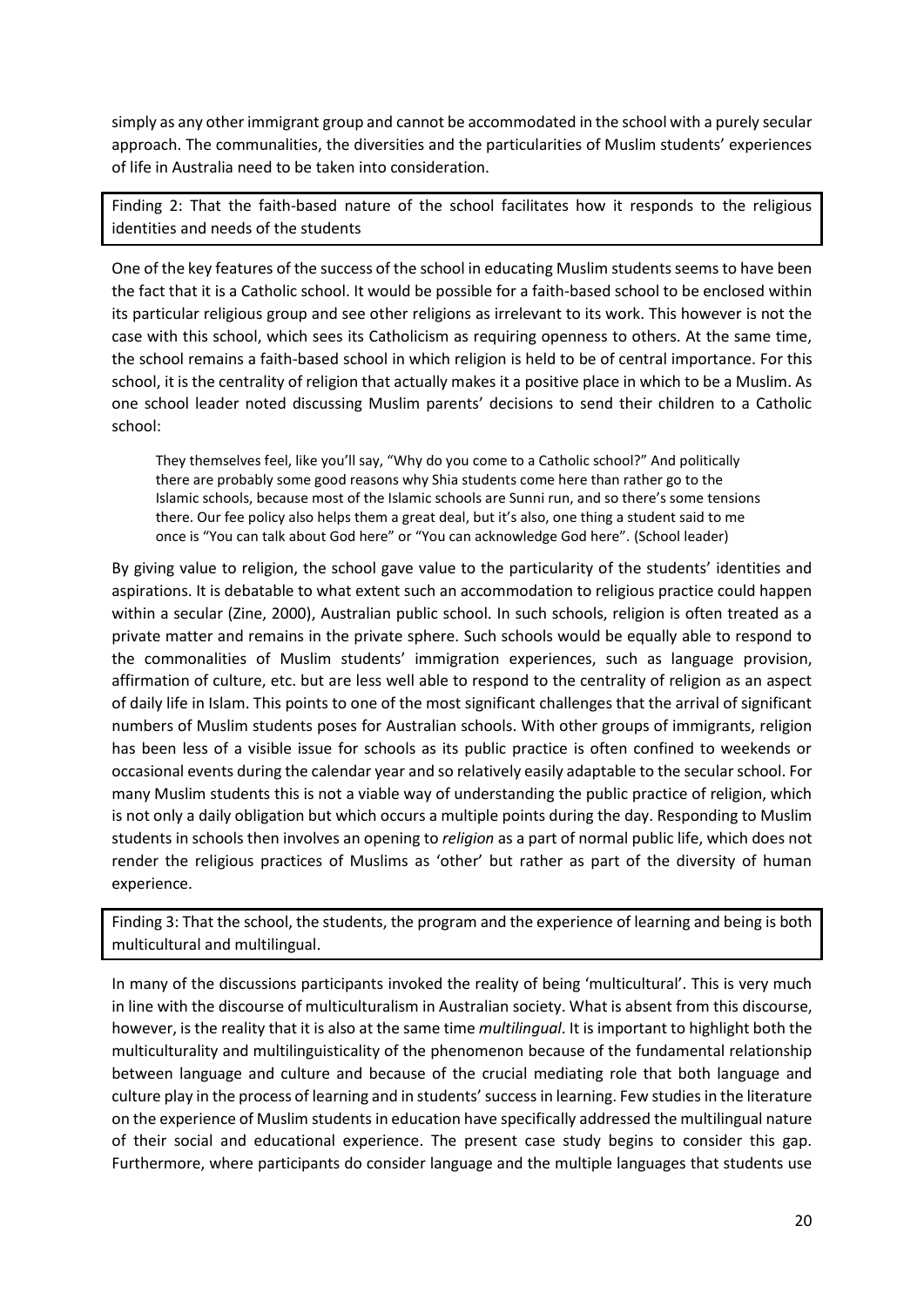at school and at home there is an underlying perception that the students hold the languages separately in their minds and that it is possible and in fact necessary to compartmentalise them. This perception does not do justice to the multicultural and multilingual repertoires that diverse students bring to their learning and that should be further developed through their learning. The recognition of the students' developing multiculturality and multilinguality becomes an invaluable resource for the individual and the wider society in living and learning in diversity.

Finding 4: That reflection and reflexivity play an integral part in how the phenomenon of linguistic, cultural and faith-based diversity is interpreted and managed by the school and students.

In exploring the accounts of their experience of interacting together in linguistic, cultural and faithbased diversity, the present case study shows the extent to which the school leadership, teachers and students reflect on their understandings of themselves, and how they are understood by others, in the context of broader social discourses. While other studies focus on the experiences of Muslim students in Australian high schools, including their experiences of marginalisation and racism, few studies consider the multiple perspectives in play, and how potential tensions arising from broader social discourses are managed. The present case study has explored how school leadership, teachers and students in a particular school engage in a dialogical process of reciprocity, as they reflect on and manage reflexively the multiple understandings in play. While this involves challenges for students and the school, this process is understood as a means of overcoming potential tensions or limitations arising from categories based on one-dimensional understandings of who individuals are and how they might participate and belong in their diversity.

Finding 5: That the engagement in working with Muslim and non-Muslim students in the context of diversity necessitates building a whole-of-school culture of learning and understanding.

The leadership of the case study school and the Principal in particular, has succeeded in creating a *shared vision* that emphasises the fact that every girl (Muslim and non-Muslim) is unique, precious and important to the school and that learning and education matter for all. Within this kind of culture, there are clear expectations that both students and staff engage with mutual care and respect. There is also a sense of continuing to seek better ways of communicating, supporting students and their learning, engaging parents and the wider community and building the social and educational fabric of the school in the context of linguistic and cultural diversity.

#### <span id="page-24-0"></span>Conclusion

While there have been studies that consider the experience of Muslim students in Australia, there are fewer studies in the context of secondary schools, and fewer still that consider the phenomenon of linguistic, cultural and faith-based diversity while keeping the multiple perspectives in play. This study contributes to an understanding of how people make sense of and manage learning and being together in the context of a highly diverse high school in which there are a large number of Muslim students. The findings highlight a problem created by making sense of diversity in terms of a distinction between students based primarily on their religious affiliations, without taking into consideration the many other dimensions of diversity that are in play. Nevertheless, openness to religion and the value of creating spaces in which diverse languages, cultures and faiths can be mediated, is shown to be significant in creating cohesion in such a context of diversity. The importance of attending to language, in particular the role it plays in including or excluding people has also been a key contribution of the study. The experience of living and learning is both a multicultural and a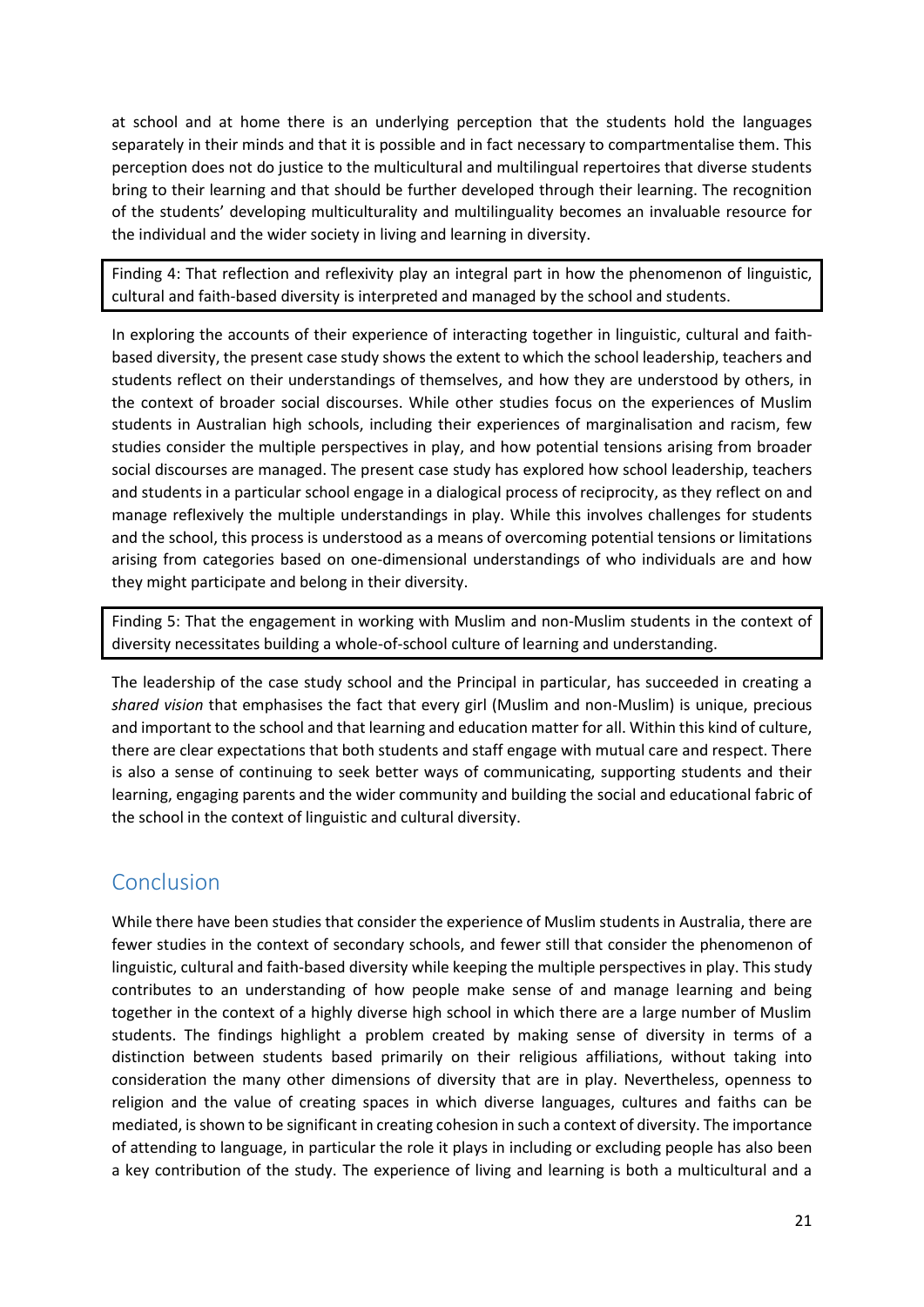multilingual endeavour, in which students draw on their linguistic and cultural repertoires in their learning and being. This does not happen in a vacuum however, as the study shows how students and staff reflect on and manage reflexively their experiences of interaction and the potential for tensions arising from social discourses within and beyond the school community. This is understood as an ongoing dialogue and a dynamic process of engagement and reciprocity, through which a shared school culture of learning and understanding in the context of linguistic, cultural and faith-based diversity is created.

#### <span id="page-25-0"></span>References

- Blommaert, J. (2013). Citizenship, language, and superdiversity: Towards complexity. *Journal of Language, Identity & Education, 12*(3), 193-196. doi: 10.1080/15348458.2013.797276
- Bouma, G., & Halafoff, A. (2009). Multifaith education and social inclusion in Australia. *Journal of Religious Education, 57*(3), 17-25.
- Clyne, M. (2005). *Australia's Language Potential*. Sydney: University of New South Wales Press.
- Denzin, N. K., & Lincoln, Y. S. (2000). *Handbook of qualitative research* (2nd ed.). Thousand Oaks, California: Sage Publications.
- Gogolin, I. (2002). Linguistic and cultural diversity in Europe: A challenge for educational research and practice. *European Educational Research Journal, 1*(1), 123-138.
- Haque, A. (2001). Attitudes of high school students and teachers towards Muslims and Islam in a southeastern Australian community. *Intercultural Education, 12*(2), 185-186. doi: 10.1080/14675980120064827
- Hassan, R. (2015). Australian Muslims: A demographic, social and economic profile of Muslims in Australia. Adelaide: University of South Australia.
- Heugh, K. (2013). Mobility, migration and sustainability: Refiguring languages in diversity. *International Journal of the Sociology of Language, 222*, 5-32.
- Kabir, N. A. (2008a). Are young Muslims adopting Australian values? *Australian Journal of Education, 52*(3), 229–241.
- Kabir, N. A. (2008b). To be or not to be an Australian: Focus on Muslim youth *National Identities, 10*(4), 399-419. doi: 10.1080/14608940802518997
- Kramsch, C. (2011). The symbolic dimensions of the intercultural. [Plenary speech]. *Language Teaching*, 354-367. doi: 10.1017/S0261444810000431
- Liddicoat, A., & Scarino, A. (2013). *Intercultural language teaching and learning*. Chichester UK: Wiley-Blackwell.
- Mansouri, F., & Trembath, A. (2005). Multicultural education and racism: the case of Arab-Australian students in contemporary Australia. *International Education Journal, 6*(4), 516-529.
- Poynting, S., & Noble, G. (2004). Living with racism: the experience and reporting by Arab and Muslim Australians of discrimination, abuse and violence since 11 September 2001: Centre for Cultural Research, University of Western Sydney.
- Riessman, C. (2008). *Narrative methods for the human sciences*. Thousand Oaks CA: Sage Publications Inc.
- Scollon, R., Scollon, S., & Jones, R. H. (2012). What is a discourse approach? In R. Scollon, S. Scollon & R. H. Jones (Eds.), *Intercultural communication: A discourse approach* (3rd ed., pp. 1-25). Oxford: Wiley-Blackwell.
- Smith, R. K. M. (2007). Religion and education: a human rights dilemma illustrated by the recent 'headscarf cases'. *Globalisation, Societies and Education, 5*(3), 303-314. doi: 10.1080/14767720701661990
- Stroud, C. (2003). Postmodernist perspectives on local languages: African mother-tongue education in times of globalisation. *International Journal of Bilingual Education and Bilingualism, 6*(1), 17-36. doi: 10.1080/13670050308667770